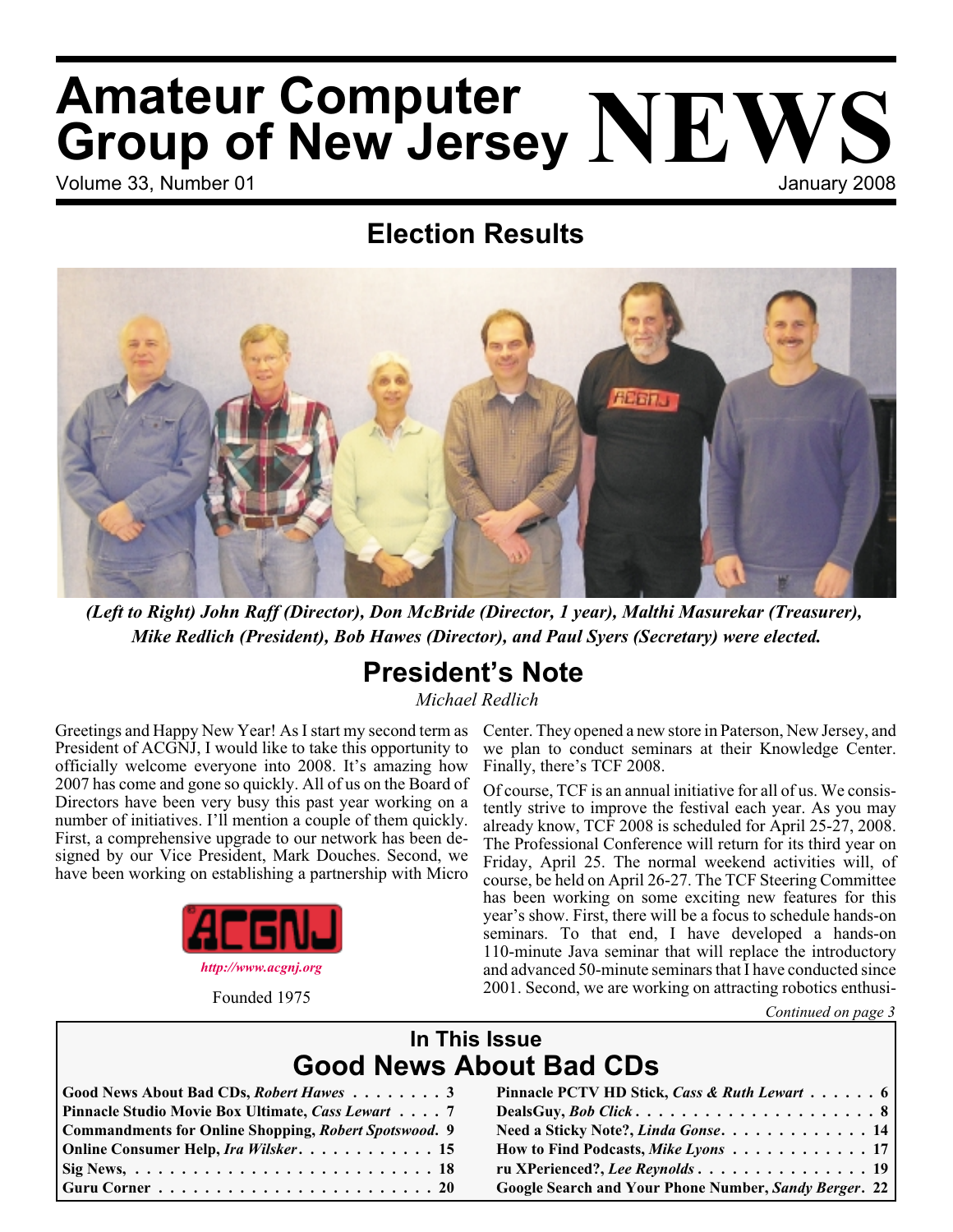#### **Officers, Directors and Leaders**

| <b>Officers</b>                |                      |                    | <b>Board of Directors</b>   |                     |                    |
|--------------------------------|----------------------|--------------------|-----------------------------|---------------------|--------------------|
| President                      | Mike Redlich         | (908) 246-0410     | Director Emeritus           | Sol Libes           | $(609)$ 520-9024   |
| Vice President                 | <b>Mark Douches</b>  | $(908) 889 - 2366$ | Through 2008                | <b>Bill Farrell</b> | $(732) 572 - 3481$ |
| Treasurer                      | Malthi Masurekar     | $(732) 560 - 1534$ |                             | David McRichie      |                    |
| Secretary                      | Paul Syers           | $(732)$ 388-1345   |                             | Lenny Thomas        |                    |
| Past President                 | Frank Warren         | $(908)$ 756-7898   |                             | Don McBride         | $(732) 560 - 0369$ |
| <b>Special Interest Groups</b> |                      |                    | Through 2009                | Gregg McCarthy      |                    |
| Net.                           | Manuel J. Goyenechea |                    |                             | Arnold Milstein     | $(908)$ 753-8036   |
| C Languages                    | Bruce Arnold         | $(908)$ 735-7898   |                             | John Raff           | $(973)$ 992-9002   |
| Firefox Activity               | David McRitchie      |                    |                             | <b>Bob Hawes</b>    |                    |
| Genealogy                      | Frank Warren         | $(908) 756 - 1681$ | <b>Standing Committees</b>  |                     |                    |
| Investing                      | Jim Cooper           |                    | APCUG Rep.                  | Frank Warren        | $(908)$ 756-1681   |
| Java                           | Michael Redlich      | $(908)$ 537-4915   | Facilities                  | John Raff           | $(973)$ 992-9002   |
| Layman's Forum                 | Matthew Skoda        | (908) 359-8842     | Financial                   | <b>Mark Douches</b> | $(908) 889 - 2366$ |
| <b>LUNICS</b>                  | Andreas Meyer        |                    | Historian                   | Lenny Thomas        |                    |
| NJ Gamers                      | Gregg McCarthy       |                    | Membership                  | Mark Douches        | $(908) 889 - 2366$ |
| <b>Mobile Devices</b>          | David Eisen          |                    | Newsletter                  | $-$ open $-$        |                    |
| VBA & Excel                    | James Ditaranto      | $(201)$ 986-1104   | <b>Trenton ComputerFest</b> | Mike Redlich        | $(908)$ 246-0410   |
| Web Dev                        | Evan Williams        | $(908)$ 359-8070   | Vendor Liaison              | <b>Bill Farrell</b> | $(732) 572 - 3481$ |
| <b>Window Pains</b>            | John Raff            | $(973)$ 992-9002   | Webmaster                   | John Raff           | $(973)$ 992-9002   |
|                                |                      |                    |                             |                     |                    |

### **ACGNJ News**

**Editor**

Barbara DeGroot 145 Gun Club Road Palmerton PA 18071 Tel: (570) 606-3596 bdegroot@ptd.net

#### **Associate Editor** Bill Farrell (732) 572-3481 *wfarr18124@aol.com*

**Publisher**

**ACGNJ News** is published by the Ama- teur Computer Group of New Jersey, In- corporated (ACGNJ), PO Box 135, Scotch Plains NJ 07076. ACGNJ, a non-profit ed-<br>ucational corporation, is an independent computer user group. Opinions expressed<br>herein are solely those of the individual author or editor. This publication is **Copy-**<br>right © 2008 by the Amateur Computer<br>Group of New Jersey, Inc., all rights re-**Group of New Jersey, Inc., all rights re- served. Permission to reprint with ap- propriate credit is hereby given to non-profit organizations.**

**Submissions:** Articles, reviews, cartoons, illustrations. Most common formats are acceptable. Graphics embedded in the docu-<br>ment must also be included as separate files. Fax or mail hard copy and/or disk to editor: OR e-mail to Editor. **Always con**firm. Date review and include name of word processor used, your name, address and phone *and* name, address and phone of manufacturer, if available.

**Tips for reviewers:** Why does anyone need it? Why did you like it or hate it? Ease (or difficulty) of installation, learning and use. Would you pay for it?

**Advertising:** Non-commercial announce- ments from members are free. Commercial ads 15 cents per word, \$5 minimum. Camera ready display ads: Full page (7 x 10 inches) \$150, two-thirds page (4½ x 10) \$115, half-page \$85, one-third \$57, quarter \$50, eighth \$30. Discount 10% on 3 or more con- secutive insertions. Enclose payment.

**Publication Exchange:** Other computer user groups are invited to send a subscription to ACGNJ at the address below. We will re- spond in kind.

**Address Changes** should be directed to Martin Rosenblum (*m.rosenblum@ieee.org*) and/or to his attention at ACGNJ at the ad- dress below.

**Membership**, including subscription: 1 year \$25, 2 years \$40, 3 years \$55. Student or Senior Citizen (over 65): 1 year \$20, 3 years \$45. Family of member, without subscription, \$10 per year. Send name, address and payment to ACGNJ, PO Box 135, Scotch Plains NJ 07076.

**Typographic Note**: The ACGNJ News is produced using Corel Ventura 5. Font fami- lies used are Times New Roman (TT) for body text, Arial (TT) for headlines.

#### **E-Mail Addresses**

Here are the e-mail addresses of ACGNJ Officers, Directors and SIG Leaders (and the Newsletter Editor). This list is also at (*<http://www.acgnj.org/officers.html>*).

| <b>Bruce Arnold</b>                           | barnold@ieee.org             |  |  |  |
|-----------------------------------------------|------------------------------|--|--|--|
| Jim Cooper                                    | jim@thecoopers.org           |  |  |  |
| Barbara DeGroot                               | bdegroot@ptd.net             |  |  |  |
| Mark Douches                                  | pcproblems@pobox.com         |  |  |  |
| David Eisen                                   | ultradave@gmail.com          |  |  |  |
| <b>Bill Farrell</b>                           | wfarr18124@aol.com           |  |  |  |
| Manuel Govenechea                             | Goya@acgnidotnetsig.org      |  |  |  |
| <b>Robert Hawes</b>                           | r.d.hawes@hotmail.com        |  |  |  |
| Sol Libes                                     | sol@libes.com                |  |  |  |
| Malthi Masurekar                              | masureka@umdnj.edu           |  |  |  |
| Don McBride                                   | don@mcbride.name             |  |  |  |
| Gregg McCarthy                                | greggmc@optonline.net        |  |  |  |
| David McRichie                                | dmcritchie@hotmail.com       |  |  |  |
| Andreas Meyer                                 | lunics@acgnj.org             |  |  |  |
| Arnold Milstein                               | mrflark@yahoo.com            |  |  |  |
| John Raff                                     | john@jraff.com               |  |  |  |
| Mike Redlich                                  | mike@redlich.net             |  |  |  |
| Matt Skoda                                    | som359@aol.com               |  |  |  |
| Keith Sproul                                  | ksproul@noc.rutgers.edu      |  |  |  |
| Paul Syers                                    | rtpss47067@yahoo.com         |  |  |  |
|                                               | paul.2000-paul@yahoo.com     |  |  |  |
| Lenny Thomas                                  | lennythomas@technologist.com |  |  |  |
| <b>Scott Vincent</b>                          | scottvin@optonline.net       |  |  |  |
| Frank Warren                                  | kb4cyc@webwarren.com         |  |  |  |
| Evan Williams tech@evanwilliamsconsulting.com |                              |  |  |  |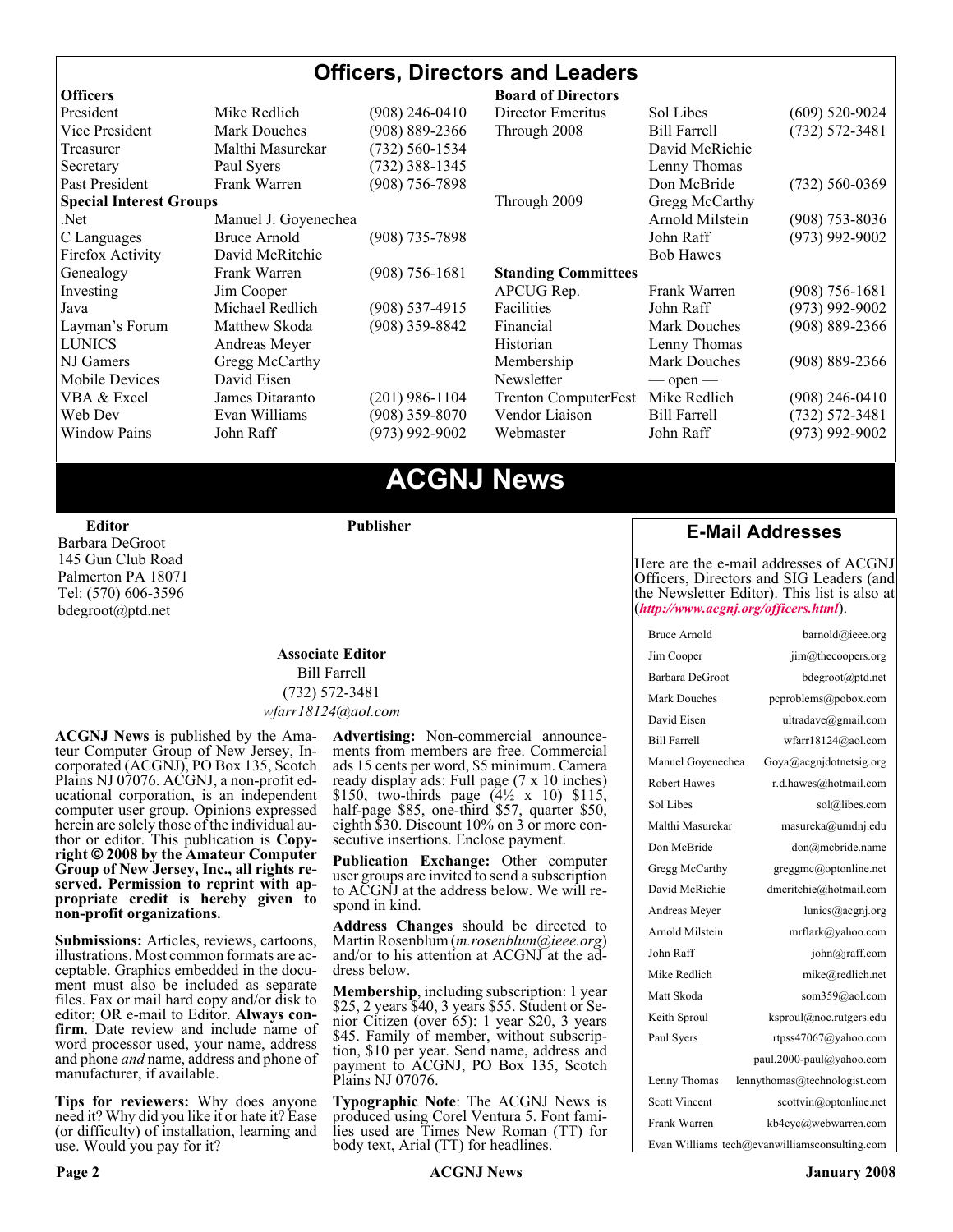### **Good News About Bad CDs**

*Robert Hawes (r.d.hawes@hotmail.com), ACGNJ*

To coin a cliché: I've got some good news and some bad news. The bad news first: The sub-standard CD/DVD disk crisis is **real**! I've got proof. Anybody who thought it was safe to use CDs for long-term storage had better think again, because there definitely could be a time bomb ticking away under their data.

Now for the good news: There's something we can do about it. There's a small, **free** computer program that can help us shed light on what might be a **huge** problem. In my humble opinion, *everybody* should download their own copy of this program. Ever since I heard about it, I intended it to be this month's *pièce de résistance*; but it wound up being buried in the middle of a six thousand word article. That just wouldn't do. I believe it's so important that I've now scrapped **everything else** I planned to say this month, to concentrate on this topic only.

In the middle of my *previous* article (*Further Adventures in Time Travel*, ACGNJ News December 2007), I wrote an expose on the shoddy, sub-standard blank CD disks being sold today, and listed some sources for the few **good** manufacturers. There, I also mentioned that, of the 200-odd data CDs that I created in the last ten or so years, *one* which tested good seven years ago had now gone bad. After that article had been "put to bed", I found a second bad CD. For my own peace of mind, I had to find a way to test *all* of my home-burned CDs and DVDs; to get a handle on the size of the problem as it affected me personally. Plus, I wanted to be able to give my readers some hope as well. What I needed was a program that would read each and every sector on each disk I fed it, then report any errors it found; sort of like CHKDSK. (Naturally, I tried that. Unfortunately, CHKDSK can only understand FAT and NTFS file systems, *not* the CDFS or UDF file systems that CDs and DVDs use). Lacking a suitable third-party solution at the time, I wrote a quick-and-dirty batch file on my Windows 98 SE computer; which tested whether or not all the files on a CD/DVD disk could be successfully copied. Porting it to my XP computer required an extensive re-write, so I wound up with **two** batch files. Neither was anywhere near elegant, but each *worked*. Now I had something, albeit crude, for my own CDs. For our newsletter, I wasn't sure whether to print the two of them, or just the XP version. Ultimately,

except for test runs using my two known-bad CDs (and five other CDs that I'll explain about below), I didn't have to use either one.

That's because Bruce Arnold (fellow ACGNJ member and Chairman of our C/C++ User's Group) found two Internet downloads that look like they'll completely cover the problem:

Nero CD-DVD Speed 4.7.7.5 (*<http://www.cdspeed2000.com/>*), and DiskInternals CD-DVD Recovery 1.0 (Evaluation version) (*<http://www.diskinternals.com/cd-dvd-recovery/>*).

I haven't tried DiskInternals CD-DVD Recovery 1.0 yet. It claims to restore lost or corrupted files on CDs and DVDs, which is actually *more* than I'm looking for right now. Also, as an evaluation version, it might have some kind of built-in time limit, so I won't install it until I actually need it. Each of my first two bad CDs has just a single inaccessible file. One is a fairly large executable file; the other is a huge ISO file. Neither of those file types has a good track record when it comes to being recovered. Fortunately for me, I located other copies of both files. So I don't need CD-DVD Recovery 1.0 yet; but my luck can't last forever. I'm sure I'll be using it someday.

On the other hand, Nero CD-DVD Speed 4.7.7.5 is *exactly* what I need right now (except, as you'll see below, it seems to be XP-only); and it's from a company that I already know. (I've been using their CD/DVD **burning** software for years). Apparently, the author(s) consider the program's other functions (which I haven't even looked at yet) to be more important; but it has a ScanDisc feature (yes, it ends with a "c"), and it works. As with just about everything, it has some idiosyncrasies; but it definitely does the job, and it's *free!!!* I advise anyone who needs to check the condition of their CD/DVD library (and that should be *all* of us) to download their own copy as soon as possible. We owe Bruce a big vote of thanks.

#### **Installation (on an XP Computer)**

*Continued* The download is a ZIP file, so you have to extract its contents (one single file named CDSpeed.exe) to someplace. Any place will do, even your desktop. CDSpeed.exe is a stand-alone executable, so it doesn't need to be installed. Just double-click on it and it runs. By default, it opens on the

#### **President's Note,** *continued from page 1*

asts to participate in a robotics competition. We hope these new features will generate renewed enthusiasm for TCF.

One of the things that make TCF a success is the help of our dedicated volunteers. Their work is always appreciated. We are always in need of volunteers, and I encourage you to consider making a commitment to a minimum of four (4) hours of your time. For your efforts, you will receive free admission and a discounted ticket to the banquet.

So if you are considering serving as a speaker or volunteer, we would certainly appreciate your help! Please visit the TCF web site, *<http://www.tcf-nj.org/>*, for more information. The link

to the speaker registration form can found near the bottom of<br>the page, but can be directly accessed at the page, but can be directly accessed at *[http://www.tcf-nj.org/spkr\\_reg.html](http://www.tcf-nj.org/spkr_reg.html)*. The volunteer registration form will be available soon, but please don't hesitate to let us know ahead of time by stopping in at one of ACGNJ's many meetings or *by contacting me directly: mike@redlich.net*.

With such a rich history, it is indeed an honor to continue my role as President of ACGNJ. I look forward to continue working with the dedicated folks on the ACGNJ Board of Directors, and to see the initiatives that we started in 2007 come to fruition in 2008.  $\Box$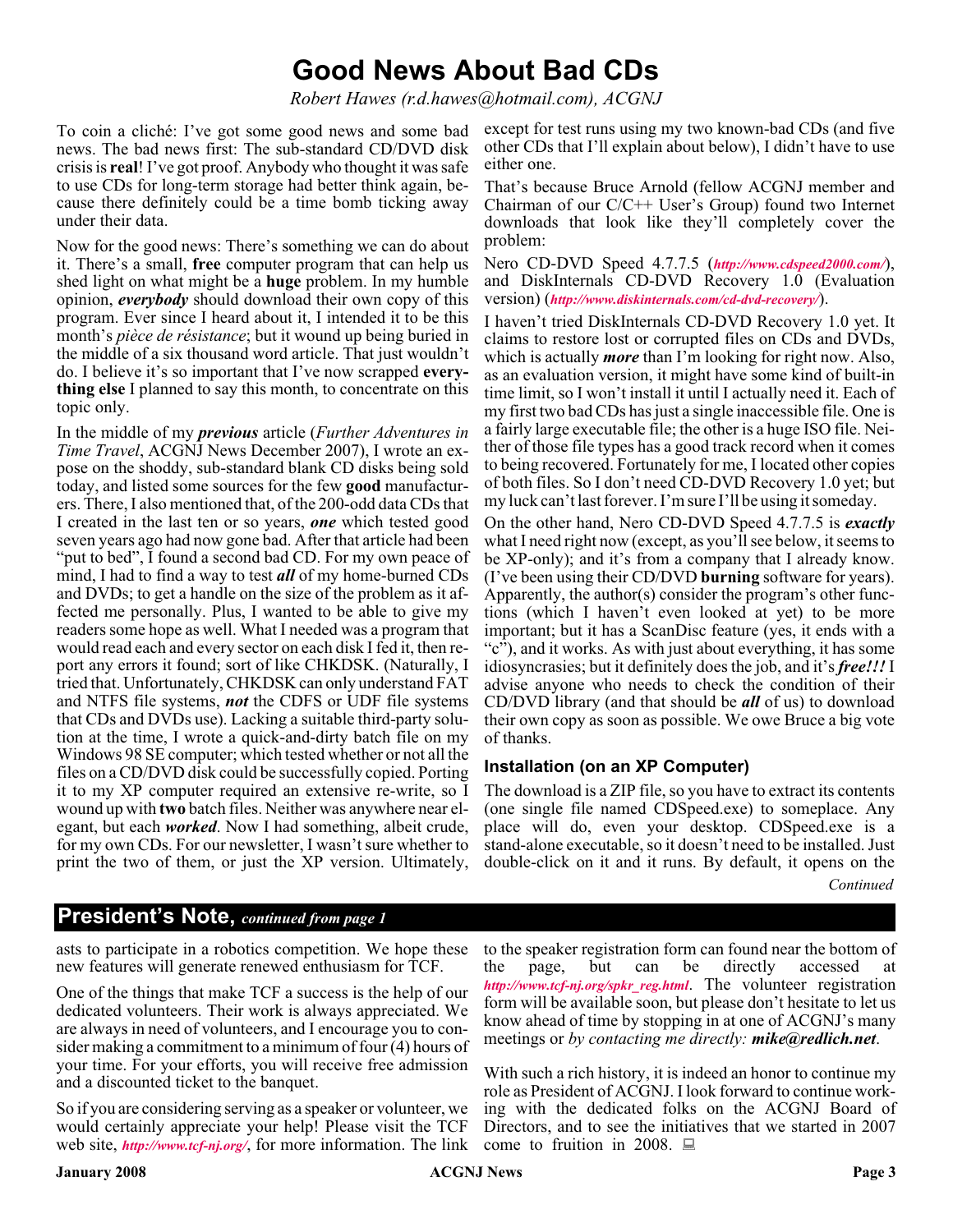#### **Good News About Bad CDs,** *continued*

"Benchmark" tab. First, click on the "ScanDisc" tab instead. A box in the top middle identifies the currently accessed CD/DVD drive. If you have more than one drive, use the drop-arrow there to select the one you want to use. For starters, those two changes should be all you need to make. Just insert a CD, give it time to run in, then click the **S**tart button. On my computer, a good scan took about two minutes. The display window will show green dots for good sectors, yellow dots for damaged but still readable (at least for now) sectors, and red dots for bad sectors. There are also percentage readouts on the side. Until you get used to it, it may be a bit hard to tell when the program is actually done. Often, (at least on my computer), the activity light on the CD/DVD drive just kept on blinking. Also, the scan window usually showed some red dots at the end, even for a **good** result (on my machine, about 9 times out of 10). I thought this behavior might have something to do with whether the session on the disk was closed or still open, but that doesn't seem to be the case. When it hits a bad sector, it could slow *way* down. For our current purposes, there's not much point in continuing if that happens. Since the program can't repair the disk or recover the data, just remove the disk, mark it for a later recovery attempt, and go on to the next CD (or DVD).

#### **Preliminary Results**

Here's the proof I mentioned earlier. As of this writing, I've used Nero CD-DVD Speed to process 60 of my approximately 200 data CDs, but **none** of my (who knows how many) data DVDs. My results: 50 tested good, 3 tested bad, and 7 tested "marginal" (having damaged sectors). That's 83.3% good, 5% bad, and 11.7% ugly. (Oops, I mean marginal). Counting the two bad CDs I already knew about, my good/bad score became 80.7% good, 8% bad, and 11.3% marginal. Not as alarming as it could have been, but not all that great, either. We'll have to see how that score holds up as I do more testing. (Ominously, those three new bad CDs all came from the same manufacturer. Looks like I did, in fact, buy some "complete garbage" disks).

As I said in my previous article: To insure against a "bad burn", every CD I ever made was immediately given a complete binary comparison to its source from a *different* CD drive. (Any computer of mine that has a CD or DVD writer also has a second CD/DVD reader). My five (so far) bad CDs were absolutely, positively good when made. Their current damaged state definitely occurred over time, *after* they were created. I should also state that I take very good care of my CDs. None of these disks shows *any* scratches or smudges. The three newly discovered bad CDs each contain QIC files, which also have a dismal track record when it comes to being recovered. Luckily, they're all backups of various old computers, made in the late nineties. Losing eight-year-old data from machines that were later completely imaged one last time before being upgraded out of existence isn't that much of a loss. So I still don't need to try CD-DVD Recovery 1.0.

#### **Picking Some Nits**

This is a *very good* program, and I now consider it to be *essential*; but nothing is perfect. Here are a few things I didn't like:

On the CD-DVD Speed download page, it says; "Windows files can be used in Windows 95/98/ME/NT/2000/XP/Vista", but I think that's old information somebody forgot to update. When I tried to run version 4.7.7.5 on my Windows 98 SE machine, I got one of those errors that don't give any option except to press OK. (The cryptic message it displayed may not ever have been truly understood by anyone except the coder who originally wrote it). All of Nero's other new products now support only Windows 2000 (SP4 minimum), XP (SP1 minimum), or Vista. So maybe this one is that way, too. I took it to my old Pentium II-300 quadruple-OS computer. The program ran just fine on Windows 2000 SP4. It got identical error messages on Windows ME and 98. On Windows 95 SR2, it first complained about a missing DLL. Given that DLL, it got a similar but *not* identical error message. I guess that pretty much confirms my suspicion: it's now NT-family-only. The page accessed by the CD-DVD Speed link above also lists four older versions, and seems to suggest that you can download them. Since Nero's operating system support change happened fairly recently, I tried to download those old files, hoping one of them would work on 98 SE; but I *couldn't.* All four "Download" links took me to the same 4.7.7.5 download page. However, there *is* also a downloadable DOS version there. It's from 1998, so it's certainly old enough. Unfortunately, it **doesn't** have the ScanDisc function, so it's not suitable for our current purposes.

*Continued* At first, I was concerned about the "ID" field (on the right, under "Disc info"). It identifies the CD/DVD manufacturer, and sometimes it isn't what you'd expect from the printed label. While I **liked** having this new source of in-depth information, I was a bit leery; because I wasn't sure exactly **where** it was coming from. Considering the program's small size and large feature list, there can't have been much room left for an internal database. Could it be consulting a **remote** database? Since I really, really, really hate programs that "call home" without first asking my permission (which I usually **refuse**), I disconnected my network cable and re-booted my computer. CDSpeed.exe kept right on identifying manufacturers. Could it be reading this data from the disks themselves? If so, then why haven't *any* of my other CD/DVD related programs *ever* mentioned the availability of this interesting information? When I ran CDSpeed.exe under Windows 2000 on my Pentium II-300 computer (which doesn't even *have* a network connection), it just displayed a single dash (-) in the ID field for every CD it tested. That seemed to quash the on-disk idea. Could Microsoft have added a local database when they released XP? Or, the first time it ran on my XP machine, could the program have downloaded its own complete copy of a remote database; and consulted **that** after I pulled my network plug? I was dazed and confused. Then, I noticed something. From force of habit, I'd used the top drives on each computer. On the XP machine, that was a writer. On the PII-300, it was a reader. I switched to both lower drives. Now, I got only dashes under XP, and source info under Windows 2000. So there *is* manufacturer identification information on the disks themselves; but for some reason it's only accessible by writers. That doesn't explain why my other CD programs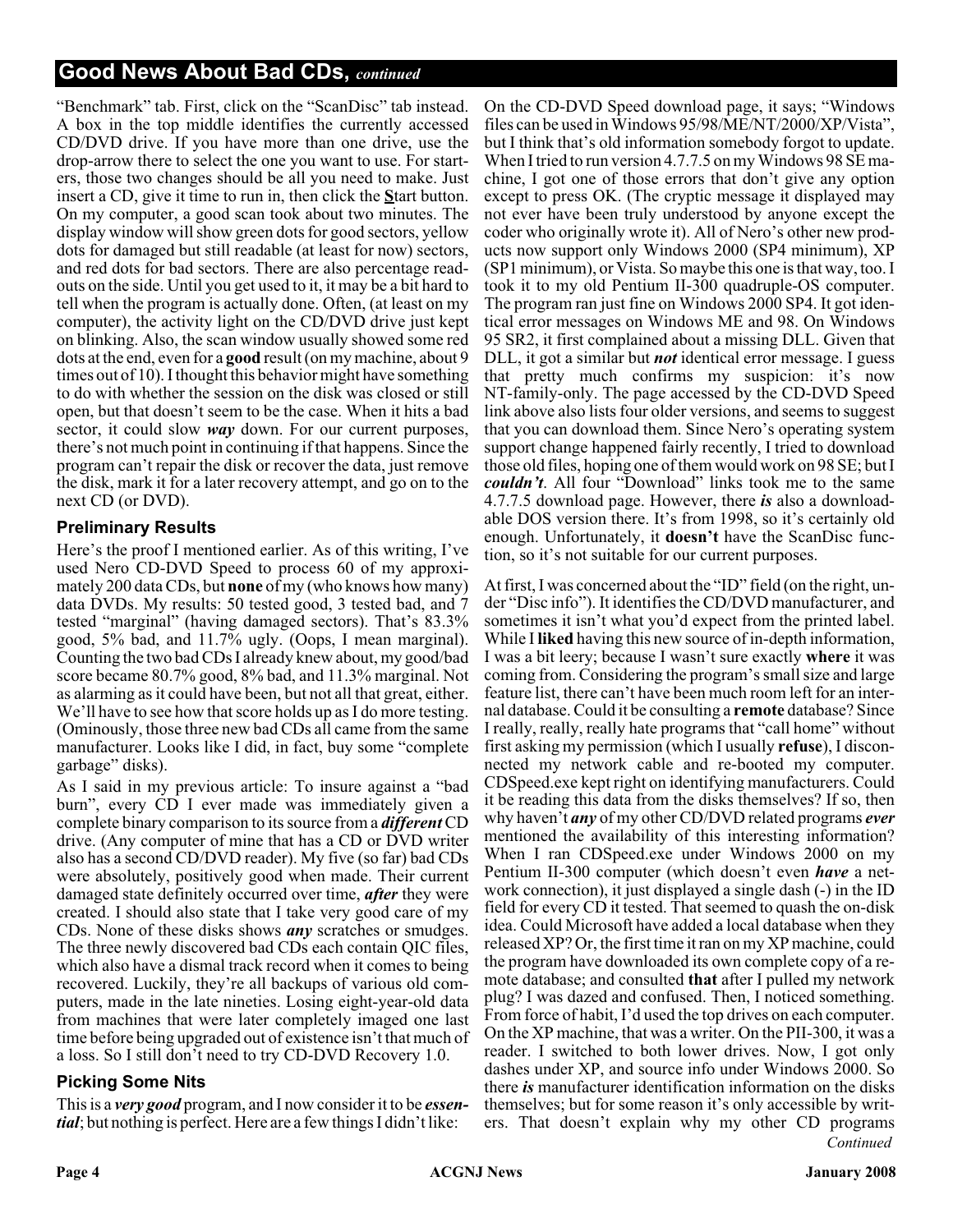(*including* Nero Burning ROM) never said anything about it before, but it does answer the question. So this paragraph was all a false alarm. My bad.

Across the bottom there's a feature that's a great idea given less-than-great execution. It's a text window that shows the name of each file on the disk, plus its position (in MB), length (in KB), and quality (in  $\%$ )

The problem is: it only displays four lines, even in full screen view. Sure, there's a scroll bar on the right side; but I've got CDs with hundreds of files (and DVDs with thousands). It's just plain inadequate for the job it's trying to do. My time was limited, so I can't claim to have done a thoroughly exhaustive search; but I looked at all the setting options I could find, and didn't see any way to tell it to show only those files having *less* than 100 % quality. There *should* be, because that's all the information we really need to see, anyway. In addition (subtraction?), it has another deficiency; as I'll explain next.

#### **Now for an Actual Bug**

I don't make multi-session disks very often any more; but in the mid to late nineties (when I first started burning CDs), I tried a little bit of everything. So I wasn't too surprised when five of the CDs I processed so far had *two* data tracks each. (Tracks and sessions are *not* the same. Tracks contain data. Sessions contain tracks. For the sake of simplicity, I'm going to ignore the existence of sessions from now on, and just talk about tracks). If a CD or DVD is "closed", that's it! Nothing can be added. Even if only a couple of MB were actually written to the disk, the rest of its theoretical capacity is unusable. (That goes for CD-RW, DVD+RW and DVD-RW disks, too. If an RW disk is closed, it can't be modified except by erasing it and starting all over from scratch). However, if a CD (or DVD) is "open", one or more tracks can be added. Whenever more data is written to an open CD by adding a new track, the complete volume and directory information for the *entire CD* (not just the latest additions) will be recorded on that new track. When your computer's operating system displays the contents of such a disk, it does so by reading the *last* track on the CD.

At first, when I tested those five disks, I thought everything was OK. True, the program displayed a band of red dots at some point on each disk, but I assumed that that was the gap between the tracks (and I was right). Unlike for real bad sectors, it didn't even slow down. In fact, it might have actually speeded up a little bit. However, I didn't just take things on faith. I tested each CD using **both** my batch files. All of the files on all five CDs passed. As a double-check, I compared the final "Position" values (in minutes and seconds, rather than MB) from the lower right-hand side to "Capacity in use" values I obtained from my installation of Nero Burning ROM for the same disks (also in minutes and seconds. At least they're consistent). All five comparisons indicated that each disk's entire content had, in fact, been scanned. I was also able to use Nero Burning ROM's size information for the individual tracks to calculate the relative positions of the gaps on each CD. As I expected, my calculations matched the locations of the red bands.

However, something still bothered me, and I finally figured out what it was. On one of the disks, the "Label" field under "Disc info" was *wrong*. The name displayed there didn't match the name written on the CD. Now, I could have made a mistake when I created that CD, but I didn't think so. I ran a quick VOL command at a DOS Prompt (Command Prompt, to XP fans), and confirmed that the Volume Label matched the written name. I don't remember after all these years; but apparently, when I added files to that CD by creating its second track, I also gave it a different name. You can do that. So the Volume Label recorded on that CD's first track was different from the Volume Label on its second track; and the program was displaying the wrong one. Eureka! From that clue, I re-checked the five CDs; and (using that inconvenient scroll bar) found that the File window was displaying an incomplete list (just the files from the first track) for each one. The verdict: the program was reading its display information from the first track on each disk, *not* the last track like it's supposed to. That's a real bug, and I'll be reporting it.

#### **A Brief Look at Drag-and-Drop**

The CDFS file system is read-only, even when used on RW disks. Once written, tracks can't be changed. Many computers have software installed that allows their users to drag-and-drop files directly to RW disks, and seems to let them selectively delete files as well. That's actually an illusion. Those files aren't erased because they *can't* be erased. They're still there. What happens is: the emulation software adds a new track to the disk, containing an updated directory listing that *doesn't* include those filenames any more. Thus, their names disappear, and those files look like they're gone. In fact, they're actually still present on the disk; taking up space but inaccessible. Years ago, I did some experiments. Every drag-and-drop operation I did on one of those disks actually added *two* more tracks. In a very short time, the number of tracks on my experimental subject disk became enormous! I've never understood now such a complicated setup can be used for any length of time without collapsing. I'd certainly never trust it with *my* precious data.

For reasons that seem good and sufficient to me (but which I won't go into here), I avoid the UDF file system like the plague. So everything I said above applies only to CDFS disks. Maybe UDF RW disks have found a way to address my stability issues. I don't know, and I don't particularly care to find out. I spend what time I have available for computer study on things that I actually *like*. If you use UDF disks, maybe Nero CD-DVD Speed 4.7.7.5 will work for you; but you'll have to do the experimenting yourself. If you do, I'm sure our newsletter editor would be happy to publish your results. (She might even bump one of my articles to fit yours in).

#### **Closing Remarks**

When you run your own tests, I hope your good/bad scores come out better than mine. Since it's still December as I write this: *Happy New Year!*

See you next month.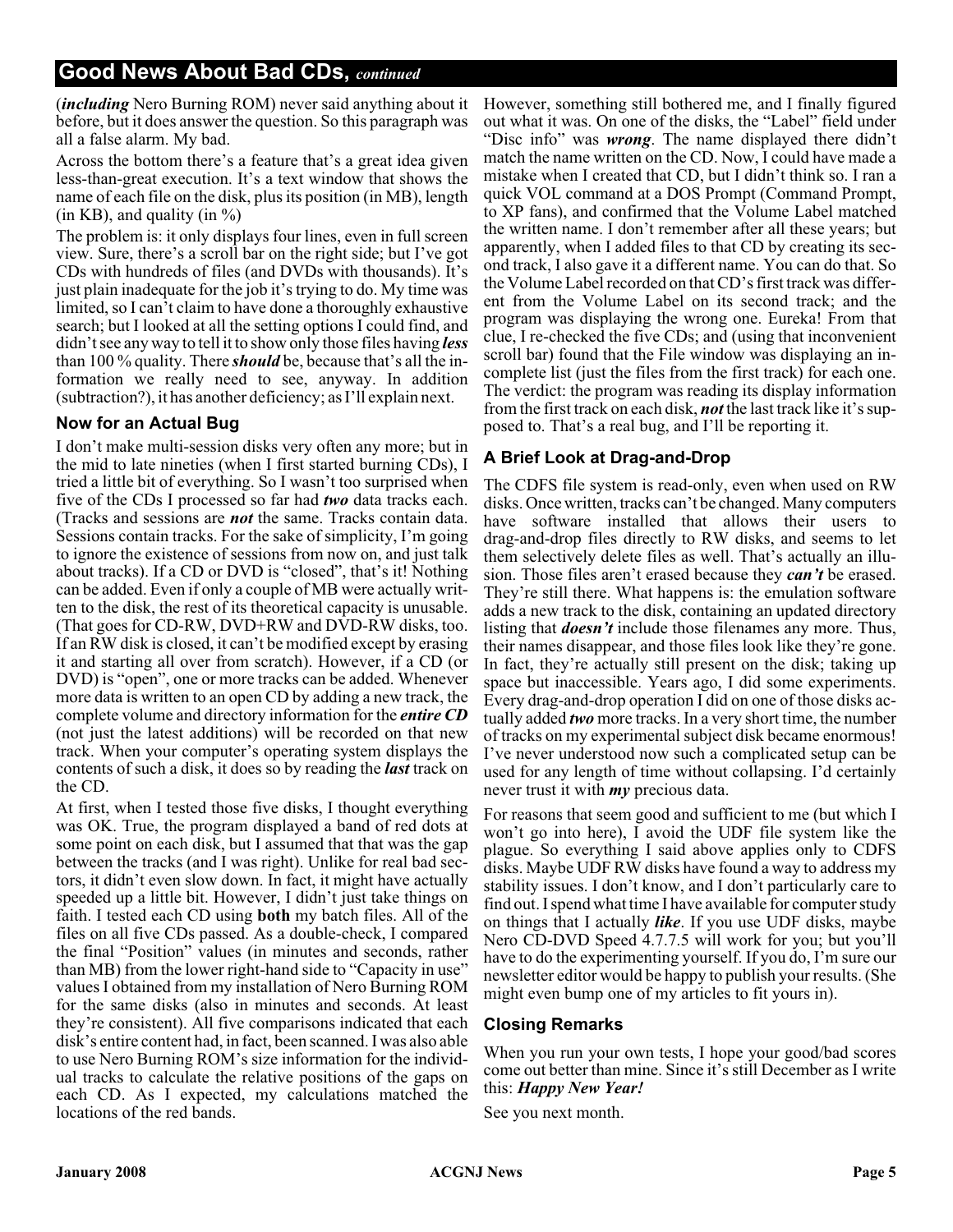## **Pinnacle PCTV HD Stick**

*Cass and Ruth Lewart (rlewart@monmouth.com, rlewart@comcast.net), ACGNJ*

#### **Minimum Requirements**

• Windows XP SP 2, Windows Media Center Edition 2005, or Windows Vista

- Pentium 4 1.7 GHz CPU (notebook), 2.4 GHz (desktop)
- Graphics card with 64 MB memory
- 512 MB RAM (1 GB for HD viewing)
- Internet connection for Program Guide and program updates

#### **Digital Television**

The advent of Digital Television (DT), and in particular the High Definition TV (HDTV) brought joy to the consumer but also a share of new problems. The old magnetic tape based VCR worked well for time shifting for both cable and over the air antenna based reception. But when you connect an antenna to a VCR's RF coaxial input, its analog tuner will not recognize any digital channels. True, some digital cable boxes also have analog output which can be hooked to the analog VIDEO/AUDIO jacks on the VCR. However, with this setup you can no longer select channels with the VCR, it has to be done with the cable box. If you want to record different channels during your absence you are out of luck!

Miniaturization and low cost electronics made it possible to produce a digital (ATSC) and an analog (NTSC) television tuner the size of two USB memory sticks for under \$100. Having such a tuner which plugs into a USB port of a computer allows viewing and recording of digital and analog TV signals on your computer. You don't need an HDTV set to enjoy DT programs available in your area.

#### **Pinnacle PCTV HD Stick**

An example of such a device is the Pinnacle PCTV HD Stick, which we have run through its paces. The device is only 3" x 1.25" x .75", has a coaxial RF input at one end and a USB plug at the other end. The package comes with a short USB dongle to make the stick easier to insert without blocking other USB ports. The package also contains a small antenna and one CD with software for Windows XP and Vista. Also included is a Studio QuickStart Version 10 CD for XP. The list price of the PCTV HD Stick is \$99.99 A more elaborate version of the device, which we did not test, with a remote control and analog inputs, lists for \$129.99.

The PCTV HD Stick can be used with an antenna or with digital cable. It could also be used with analog cable, but then you don't get HD. As we do not have digital cable, we connected it to our old roof antenna. We installed the PCTV HD Stick on a late model HP laptop with Vista. After installing the Pinnacle TVCenter PRO (also called TVCenter 4) software, we plugged the stick via its dongle into the USB port on the laptop. We then connected the antenna cable to the coaxial input on the stick and started the Pinnacle TVCenter program. The first task was to scan for analog and digital channels. We live

on a hill with a direct view of New York City, so the program had no trouble finding 20 analog and 30 digital channels.

Unlike our Vizio HDTV which sorts the analog and digital channels (e.g. analog 13 is followed by digital 13-1, 13-2, etc.), the Pinnacle program orders channels according to their VHF/UHF frequency assignments.

#### **Viewing and Recording**

After the program scanned for available analog and digital channels we were able to view each channel on the laptop display.

We also used the scheduling feature to record programs to start and stop recording specific analog and digital channels at future times. It was actually easier to program the Pinnacle stick than doing the same on a VCR, and our scheduled recordings succeeded. Close the program, but leave the computer on and let it go to "sleep" in a few minutes if no activity is detected.

Recording to your hard drive takes approximately 6 GB per hour. Playback looks very good on the laptop or when the laptop is connected to a large screen HDTV. However, moving objects were often blurry. When you preview a channel, you briefly see signal strength and signal quality indicators – sometimes these are 100%, but not always.

We ran into a problem with playback of recordings from analog channels, which did not preserve the original aspect ratio. But the fault was not with Pinnacle, as the same recordings displayed just fine on another computer.

#### **Other Options**

You can benchmark your PC to get information about its multimedia performance. We were happy to learn that our system was fully capable of running TVCenter to watch live TV, could use the best quality settings, and was capable of decoding HD MPEG streams.

We tried recording directly to DVD instead of to the hard drive first, but did not succeed – recording streaming video was probably too demanding of resources to work with our 2x DVD discs. Not a problem, since it's easy enough to record to the hard drive, and then burn to DVD.

The Pinnacle program will download from the Internet a free TV program guide.

#### **Final Impressions**

Pinnacle PCTV HD Stick is an easy and inexpensive way to introduce DT and HDTV to your home. It also gives you capability to record both analog and digital TV programs, something you cannot do with your present VCR. For the first time, we were able to record HD. Recordings can be played back on your laptop or on your larger TV set. The scheduling of recordings was simplicity itself, so we no longer missed out on programs because one of us (who shall be nameless) made a mistake with the VCR scheduler. We're enjoying these features, and expect you will too.  $\Box$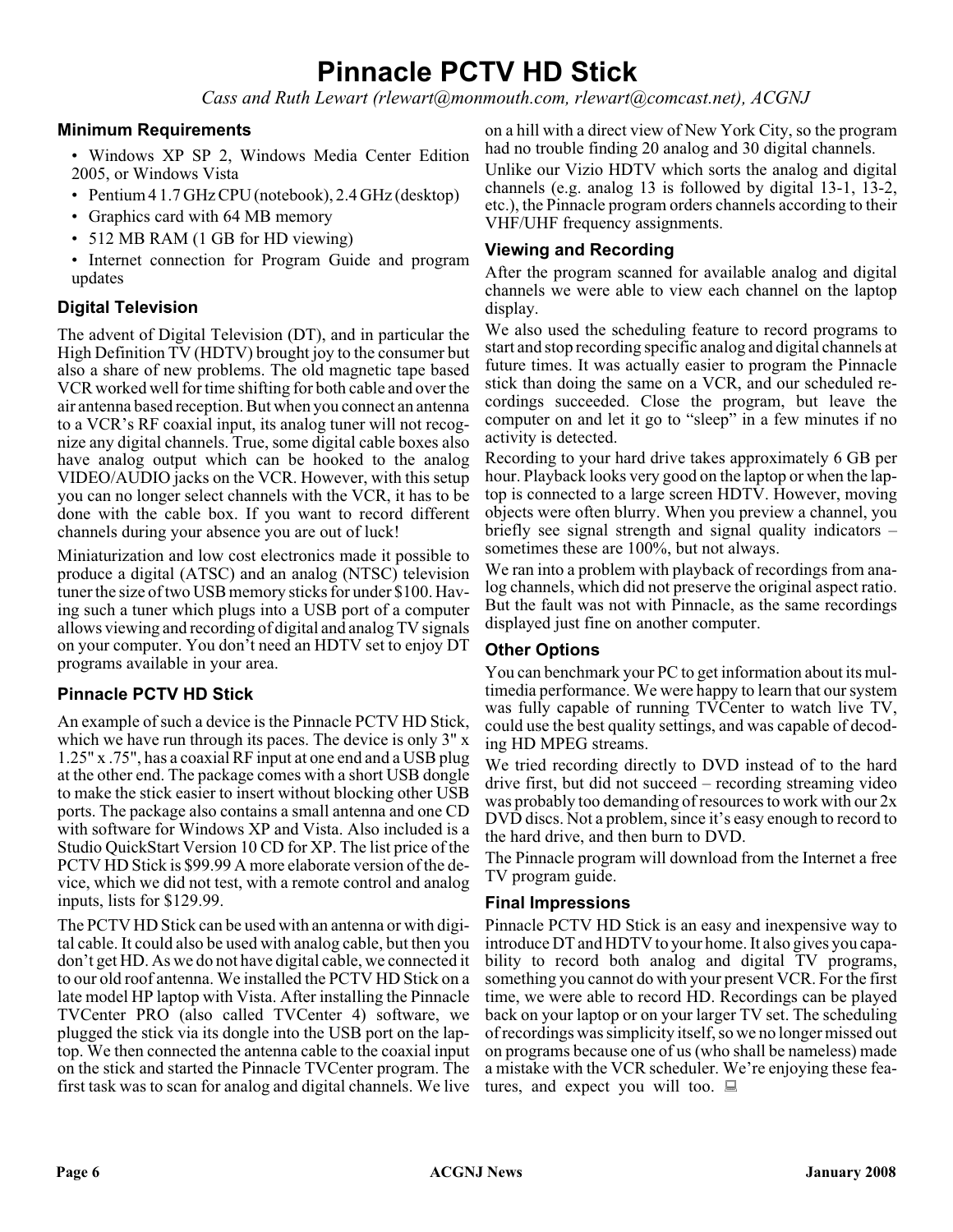### **Pinnacle Studio Movie Box Ultimate**

*Cass Lewart (rlewart@monmouth.com), ACGNJ*

What you get in this 8" x 8" x 8" box is both software and hardware to convert your collection of video clips, analog and digital video tapes, still pictures, audio and text into a DVD movie ready for a major Hollywood release. Well, for optimum results you also need a Hollywood director with lots of experience and a multi-million dollar



Video/Audio stream into about a dozen "Scenes" to make future navigation easier. Depending on the CPU speed, amount of RAM and other resources, this process can be done during capture or after the capture is completed. Though I selected an option to break the video stream into scenes during capture, the program decided to do it at its

budget. My goal in testing the Movie Box was somewhat less ambitious. All I wanted to do was to convert a half hour interview I once gave, from a VHS tape to a DVD.

As an engineer who likes to put his hands on something tangible I first looked at the hardware. The package contains a  $6''$  x 3" by 1.5" plastic box with multiple jacks on two sides. One side marked OUTPUT has a USB, Video, SVideo and two Audio jacks (left and right). The other unmarked side - Input by default - has five unmarked jacks. Based on their appearance I concluded that these are composite video (yellow), left and right audio (red and white), SVideo and FireWire. When I later looked at he carton in which the Movie Box came, it showed jack designations which agreed with my assumptions. Continuing with hardware, the carton also contains a USB and a FireWire cable, which can be plugged into the plastic box and a computer. Other goodies in the carton were a green sheet for those special movie effects, where you can superimpose your picture on the picture of Mount Everest and last, but not least, a 300-page Studio/Studio Plus User Guide.

I installed the Pinnacle programs from a DVD entitled Studio Plus and from a CD entitled Studio Ultimate in this order (another correct assumption). These designations, though not clearly stated, seem to correspond to versions 10 and 11 of Pinnacle Studio. Both installations require activation keys inscribed on the installation disks. A Bonus CD is also included but I did not investigate it.

#### **Making a Movie**

I inserted my VHS tape with the interview in the VCR, then connected the composite video and the left and right audio from the VCR to the corresponding RCA jacks on the INPUT side to the plastic box. Then I connected the USB cable from the OUTPUT side of the box to the computer.

When I launched the Pinnacle Studio three buttons appeared on the screen CAPTURE, EDIT and MAKE MOVIE. I clicked on CAPTURE, then on the START CAPTURE button. I then started the VCR. Video appeared in the Preview screen, audio played through the computer speakers. When the tape ended a half hour later I clicked on the STOP Capture button. The program now started breaking the captured leisure after the capture. This operation took about 10 minutes.

The next step after CAPTURE was to click on the EDIT button. I could see now on the screen pictures of the 12 scenes and the movie timeline underneath. I then dragged the scenes into the time line. At this point I could add titles, menus, etc. Once I was satisfied with the result and previewed it on the computer I inserted a blank DVD and pressed the third button MAKE MOVIE. I could hear the DVD drive clicking and after about 10 minutes it ejected the finished DVD.

The DVD had some problems. Though I assumed that each scene would be a separate navigable chapter, all scenes melted into a single chapter. Audio would play fine on the computer and on one of my DVD players but produced no sound on my older DVD player.

Back to the drawing board. My wife Ruth came to the rescue. She read the manual and then divided the half hour video into three chapters, added a menu screen and, after further reading, changed the audio mode to PCM. The resulting DVD was perfect. It worked with all my DVD players and could be navigated from the opening menu directly to any chapter. We later added music to the menu to play during selection.

In this review I am just scratching the surface of this product. The resulting movies can have special effects, transitions, menus and submenus, graphics and more. The resulting DVD can be recorded in standard or HD format. And it is all in a hardware and software package selling for under \$150.

#### **Hardware/OS Minimum Requirements**

- Windows XP or Vista
- 1.4 GHz processor speed
- 512 Mb RAM

For further information on the Movie Box and other Pinnacle products check *[www.pinnaclesys.com](http://www.pinnaclesys.com)*. You can also join a Yahoo discussion group dedicated to Pinnacle Studio software at *[Pinnacle\\_Studio@yahoogroups.com](mailto:Pinnacle_Studio@yahoogroups.com)*.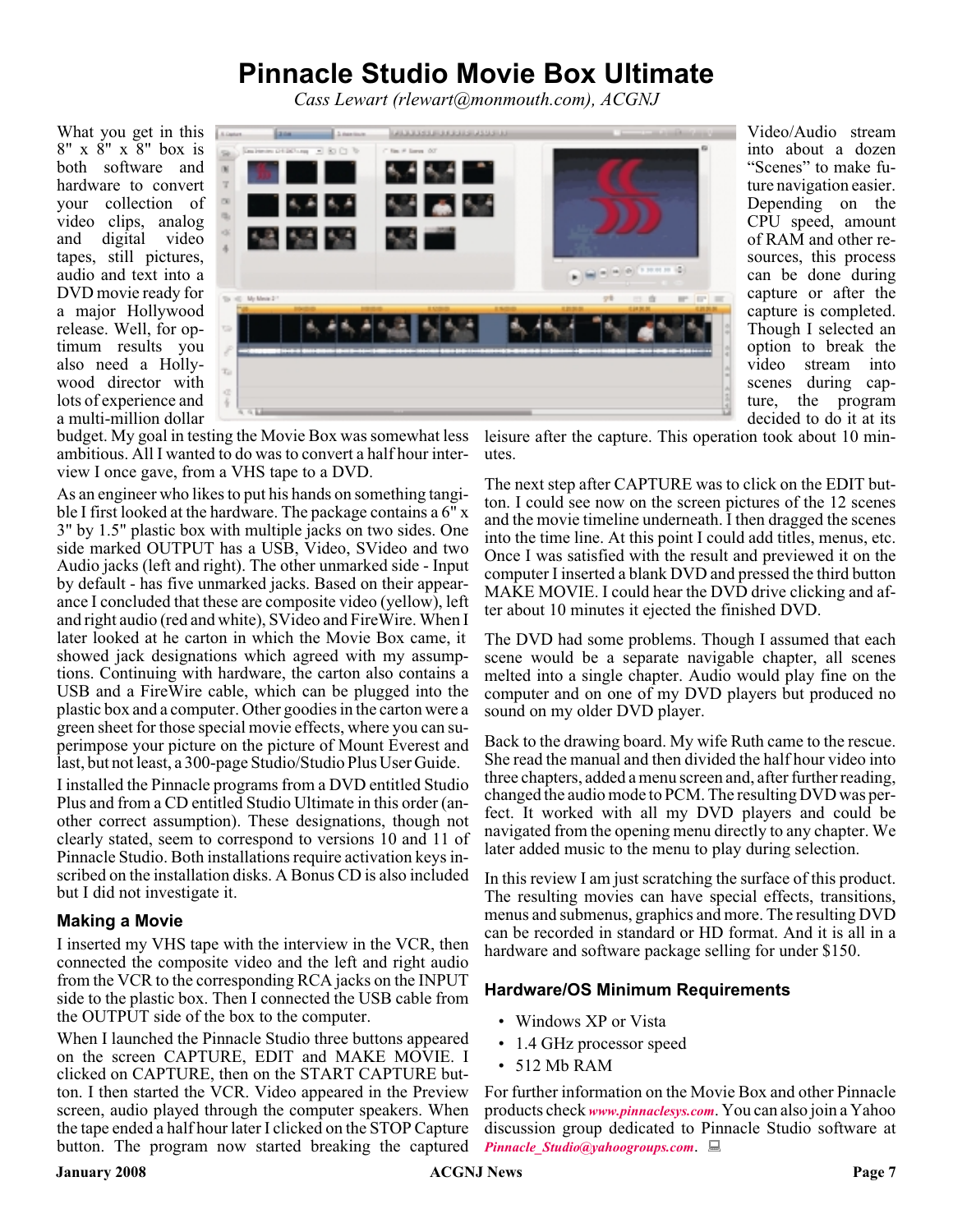### **From The DealsGuy**

*Bob (The Cheapskate) Click (bobclick@mindspring.com), Greater Orlando Computer Users Group*

Last month I asked the editors for their experiences with dizziness and I heard from more than I thought I would. Almost all of their dizziness experiences were a bit different, as well as the cures, but a few people said they ended up not needing the cure because their problem eventually went away. Mine has improved some, but no thanks to any medication; it made things much worse. I read an article that I'll share with you and it's about an often-misdiagnosed type of dizziness. You may find it interesting. *[Spinning-out-of-control](http://www.ericksontribune.com/Home/HealthSecrets/tabid/71/newsid410/5386/Spinning-out-of-control/Default.aspx)*. While I'm at it, here are a few more articles I found interesting.

#### **\*New Take On Returns**

I saw this interesting article about Lowe's new system to handle customer returns. Even if you can't find your receipt, they can help you, but this new system also discovered 8,665 fraudulent return attempts in a six-month period *[articleID=201806189](http://www.informationweek.com/showArticle.jhtml)*.

#### **\*The Rapid Development of Linux**

*[articleID=202404635](http://www.informationweek.com/news/showArticle.jhtml?articleID=202404635)* It had an accompanying article about seven features coming soon, but I couldn't find it on the Information Week Web site.

#### **\*From Spinning Platters to No Moving Parts**

Are you tired of having a cup of coffee while your computer boots up? Read this article about the future development of computer hard drives that will speed things up. Just switch on the computer and start using it. *[articleID=202404347](http://www.informationweek.com/showArticle.jhtml?articleID=202404347)*.

#### **\*What a Fraud!**

In November I included an announcement for Advanced WindowsCare Personal that was supposedly freeware. A reader informed me that after it scans your hard drive, it does not remove the errors it found unless you purchase the paid edition. Sorry about that one.

Below are more announcements that I received, but I have not tried them. Do your homework if you are interested in any of them.

#### **\*Are All Your Simple Projects Organized?**

They Will Be Now! SimpleProjectToDo.com announces the availability of SimpleProjectToDo 1.26, the newest version of its tool for keeping track of a small project. The software is aimed at individuals and small project teams.

When you launch SimpleProjectToDo you see a tabbed window listing the tasks to do along with the summary and notes for the currently chosen task. Clicking on any of the tabs opens the window that displays its tasks. Clicking on the Now tab lets you see the tasks that you need to take action on now and clicking on the Later tab shows those that can be done soon. Finally, the Much Later tab tells you about the tasks that can be completed much later.

To add a new task, click on the Add Task button, set its priority (Now, Later, Much Later), category (Problem, Improvement, Other), and choose the status, which can be Open or Closed. If you have ideas or technical details relevant to the task, you can add them too. Important tasks can be high-

lighted to look more prominent. Now the task is displayed in its assigned tab. Type in the keyword and the program quickly returns the results. Narrow your search for the tasks by enabling only those filters you are interested in. If you need to view or show the tasks list to someone else, you can print the tasks on paper.

It offers multi-user support, making it easy to collaborate within a team. When teammates make changes to the tasks on another computer, those files can be merged together. Changed tasks are marked in red and the new tasks in blue.

SimpleProjectToDo 1.26 runs under Windows Vista, XP and 2000. It is available for \$49.95 (US) through the SimpleProjectToDo store. User group members get a 30% discount by using the coupon code "XW-7812-DEALS" when you download the product. The coupon is valid for single user licenses until January 31, 2008. Licensed customers get free upgrades and e-mail technical support for 12 months from the date of purchase. More information and its free trial copy, are available at *<http://SimpleProjectToDo.com>*. Direct download link: *[simpleprojecttodo.com/uploads/](http://simpleprojecttodo.com/uploads/file/SimpleProjectSetup.exe)*

#### **\*Do You Keep Track Of Your Own Finances?**

Try This — It's Portable. Alzex announces the release of Personal Finances Portable 2.1. When you get a pay raise, you might start considering a major purchase, or perhaps saving money for your child's education, based on the fact that you will have some spare money. But the month with a pay increase comes to an end and you realize that, actually, you've ended up with no extra money because, somehow, you spent it all. In that case, Personal Finances may come to your rescue. It'll record all expenses and help you see where your money goes. It shows the total sum and percentage structure for categories, overall balance and balance on accounts.

Personal Finances has a user-friendly multilingual interface, scheduler, password protection and a very useful expense addition ability with one click. It can import/export data from/to .txt or .csv files. The application has a multiple database support and allows you to create an unlimited number of databases. Detailed information on all transactions is available for any time period. There is also an unlimited number of sections, subsections, categories, etc. Besides the basic ones, the application allows users to add more currencies upon inserting the exchange rate. Personal Finances allows you to sort by fields and group names, or by transaction. The program has the capability of logging regular transactions automatically.

If you are an active and mobile businessman, or just a globetrotter, why keep a record of expenses in an ordinary notebook and copy those notes into your home PCs after returning home. The features making Personal Finances Portable unique in its category is that you can install and run the application from a USB flash drive; consequently, your "personal accountant" will be portable and always at hand.

Personal Finances Portable 2.1 runs under Windows 98/Me/2000/XP/2003/Vista and costs \$24.95 (USD) for a single-user license. User group members get a 20% discount on *Continued*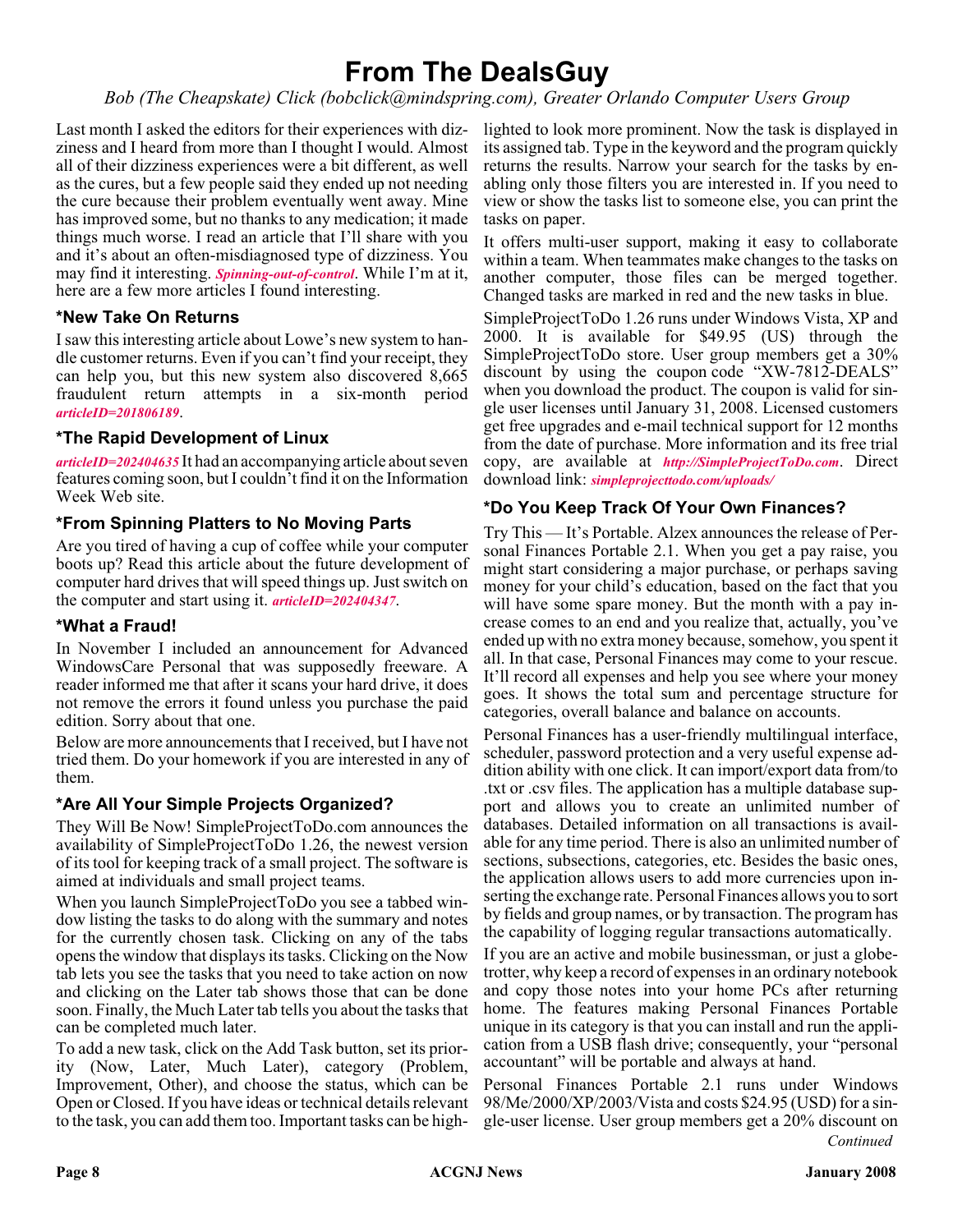### **10 Commandments for Online Shopping**

*Robert Spotswood (robert(at)spotswood-computer.net), HAL-PC ([www.hal-pc.org](http://www.hal-pc.org))*

#### **Navigating the Minefield**

Just as flies are attracted to a fresh pile of manure, so are criminals attracted to large amounts of money. With online shopping sales at an estimated \$132 billion in 2006, the number of online crooks trying to steal from you has grown, too.

But just because there are crooks out there doesn't mean you have to give up online shopping. While there is no such thing as perfect security, and anyone who tells you differently is either lying or deluded, there are things you can do to stack the odds in your favor. The following 10 online shopping commandments will help you enjoy the benefits while minimizing the risks of online shopping.

#### **Understand the Risks**

If you get most of your information from the mass media, you will likely be sadly misinformed. While major data breeches make headlines, most identity theft sails under the media's radar. By definition, "news" means that it hardly ever happens. Despite the widespread belief that seems to be promoted by the mass media that identity theft occurs primary online, in truth, most occurs offline.

According to a 2004 study by Javelin Strategy & Research, 72% of the identity theft cases studied occurred offline, while only 12% started online, with the rest undetermined

(*[www.identitytheft911.org/articles/article.ext?sp=29](http://www.identitytheft911.org/articles/article.ext?sp=29)*). Further, the study found that those who used the Internet to keep tabs on their bank accounts and credit cards lost only \$551 on average, while those that stuck to more traditional paper statements averaged losses of \$4,543.

As you can see, using the Internet to shop and for banking isn't automatically dangerous, and offline usage isn't automatically safe. While you should exercise care, don't let unfounded fears stop you from enjoying all the benefits of online shopping (and banking).

#### **Keep Your Computer Clean**

Viruses, spyware, and trojans, oh my! If the bad guys have their software planted on the computer you use to go shopping (or banking), you lose. No matter how careful you are with your financial and credit card info on the Internet, if the bad guys can see your every move, every keystroke, then the bad guys win.

Start protecting yourself by having and regularly updating a virus scanner. Grisoft (*[free.grisoft.com/](http://)*) offers both free AVG anti-virus software and an AVG anti-spyware program. Supplement the AVG spyware program with both Spybot (*[www.safer-networking.org/](http://www.safer-networking.org/)*) and Ad-aware (*[www.lavasoftusa.com/](http://www.lavasoftusa.com/)*).

*Continued*

#### **DealsGuy**, *continued*

the purchase of Personal Finances Portable by using the coupon code "pf43M5G," valid from now until March 2008. Licensed customers are entitled to priority technical support and a year of free upgrades. Your purchase is secured by a 30-day money-back guarantee. Additional information on Personal Finances Portable 2.1, as well as its evaluation copy with a 30-day trial period, is available at *http://www.financessoftware.com*. Download link: *<http://www.financessoftware.com>.* Download *[www.financessoftware.com/downloads/PersonalFinances\\_v2.1.exe](http://www.financessoftware.com/downloads/PersonalFinances_v2.1.exe)* (2,73 Mb).

#### **\*Another Portable Application For Road Warriors**

Smart PC Solutions, Inc. announced Reach-a-Mail 3.0, a portable flash drive e-mail client which lets you use another computer to send and receive e-mails without leaving any traces behind. There is no need to install any additional software, or fear that someone may steal your login and password if you send an e-mail through the online mailing service at an Internet café. This utility supports 10 languages and includes a collection of artistic smiley faces. Reach-a-Mail is a small program that you download to your desktop computer and install onto almost any kind of portable memory device, such as a USB flash drive. The program comes with its own default configuration. All you need to get started is to set up your e-mail accounts and import your contact lists.

This program has a straightforward import feature that lets you import not only accounts from your desktop Outlook Express, but also e-mail messages and contacts so you don't have to tediously copy-and-paste the data or perform extensive typing. You can also import account settings from another Reach-a-Mail installation. Reach-a-Mail allows you to export e-mail messages and contacts, as well as save attachments. Importing takes only a short time depending on the volume of information you are loading.

Once you have everything in the flash drive, you're free to travel around the world! Simply go to an Internet café or some other place where you can find a computer with access to the Internet, plug the flash drive into the USB port to run Reach-a-Mail and go about sending and receiving messages as you normally would. When you're finished, remove the drive and that's it. No traces are left on the computer and your e-mail correspondence is safe.

Reach-a-Mail 3.0 runs under Windows 95/98/ME/NT/2000/XP/2003/Vista. It is freeware and is available immediately from *[www.smartpctools.com](http://www.smartpctools.com)*. A commercial professional version of Reach-a-Mail with RSS reader functionality, no ad attachments in messages and better speed is also available for \$29.95 USD at *<http://www.smartpctools.com/order.html>*.

That's it for this month. I'll have more new product announcements on my Web site (most not offering a discount). Meet me here again next month if your editor permits. This column is written to make user group members aware of special offers or freebies I have found or arranged, and my comments should not be interpreted to encourage, or discourage, the purchase of any products, no matter how enthused I might sound. Visit my Web site at *<http://www.dealsguy.com>*.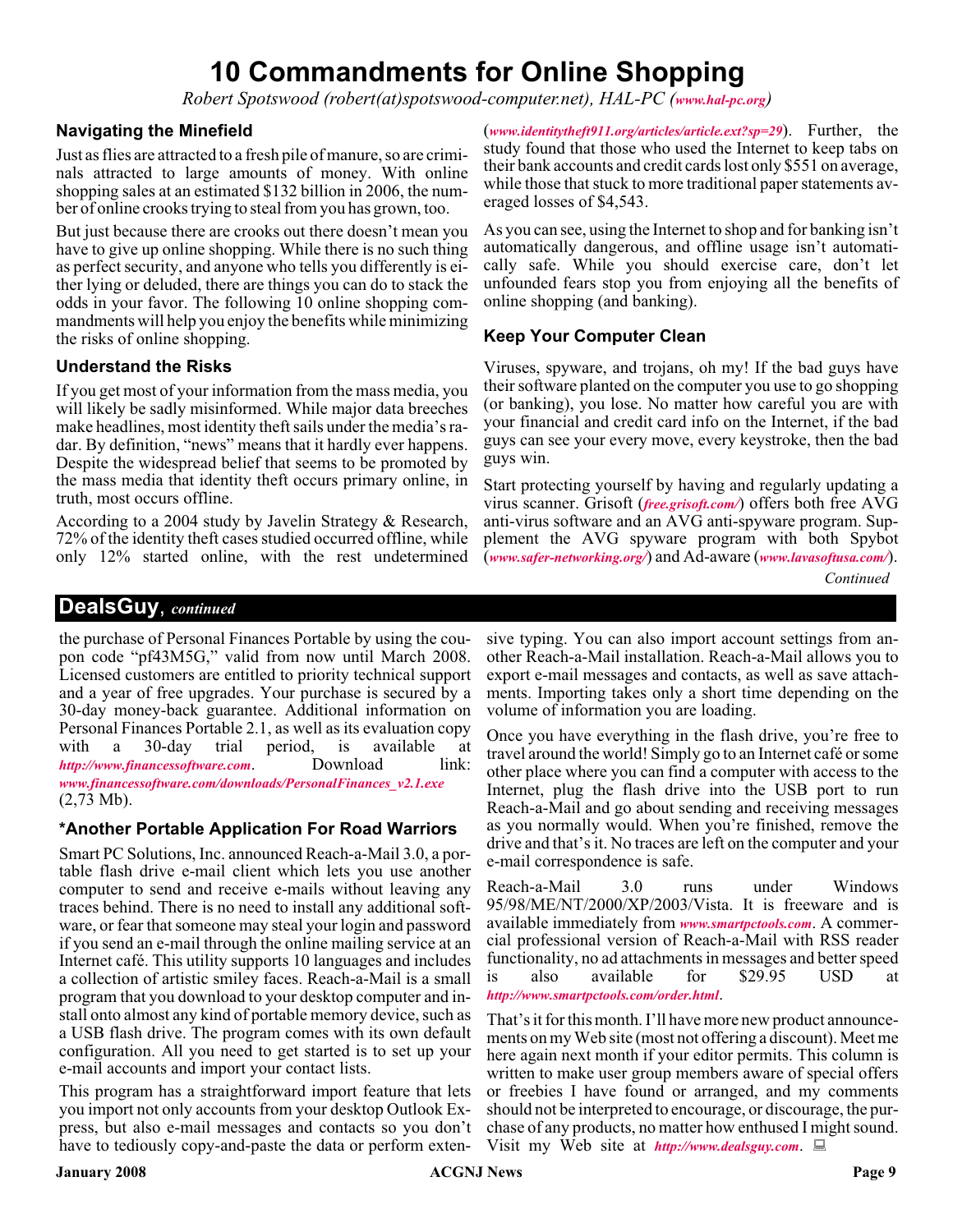No one anti-spyware program catches everything, so you need to use multiple products to be really sure.

Don't use Internet Explorer, but use Firefox or Opera instead. Internet Explorer's bad track record plus being actively targeted make it an unsafe choice. While neither Firefox nor Opera are perfect, their track records are far better than Internet Explorer.

McAfee offers a neat, and free, plug-in for both Firefox and Internet Explorer called Siteadvisor (*[www.siteadvisor.com](http://www.siteadvisor.com)*). McAfee has tested a huge number of websites for bad stuff. This plug-in shows you the results of those tests in a little bar at the bottom of the browser window. A green site was safe when last tested, while a red site has serious problems (stay away!), and a yellow site has some issues, but not bad enough to warrant a red rating. A few sites are gray, which means they haven't been tested. As Siteadvisor integrates with your browser, it will even add a color-coded rating symbol next to your search results if you use Google, Yahoo, or MSN. This helps you avoid problems, and malware, in the first place.

Stay up-to-date with your patches, and consider some sort of firewall software, even if it's an external device. Finally, never use a computer you don't trust for online shopping or banking, especially a public computer. You never know how well it's taken care of, and, being public, even the best care won't catch everything.

#### **Shop Around**

Unless what you're looking for is obscure, there is going to be more than one store selling it. This is especially true with name brand, popular items. Remember that with online shopping, visiting multiple stores is quick and easy. The range of prices can vary considerably on the exact same item.

When comparing prices, don't forget to compare shipping costs and methods, too. Sometimes a company that charges a little more may offer free shipping, versus a company that charges less but has high shipping rates.

#### **Don't Trust That Lock**

Just because your web browser shows the SSL symbol, such as a closed lock or key, that doesn't mean everything is safe. First, what type of encryption is being used? 128 bit is considered the minimum standard today, with some sites using 256 bit AES encryption, but that doesn't stop sites from using older, poorer encryption, such as 40 bit. If the website can't get at least 128 bit, don't trust them to do anything else correctly either.

SSL depends on certificates in order to work. Is the certificate issued to the company you think you're dealing with? For instance, Amazon.com's certificate says it was issued to Amazon.com Inc. This is what is expected. However, suppose the web site, buyme.cxm, certificate reads ABC company. Is something fishy going on? If you just looked at the lock, you might think everything is OK. Since very few people bother to check the certificate, a bad guy can cause your browser to display a legitimate lock, while you're at a different site than you think you are.. Anti-phishing tools are making this harder to do, but by no means impossible.

In one case, I wrote to a company I was going to order from because the certificate didn't match the company name it should. According to the reply I got back, the certificate was legitimate, and I was the first person to write them about it in the two years it had been up. The certificate was soon fixed. However, just because the certificate name does not match the

website name doesn't automatically mean something is

Advertising Rates

*Continued*

### **Back Issues Needed**

The editor is attempting to build a CD containing all issues of ACGNJ News in pdf format, but our collection is incomplete. We're hoping some faithful reader has been hoarding them and will be willing to lend them to us just long enough to scan them. We promise to return them quickly. Thanks Joseph Gaffney, who loaned his collection for scanning. Below is a list of what we still need.

1985: June, July, August, September

1984: August

1976: January, February, March, April (pamphlet-size booklets)

1975: All issues except #1 (June). These are also pamphlet-size booklets.

If you can supply any of these missing issues (or scanned images or good clear copies), please contact the Editor by email (*[bdegroot@ptd.net](mailto:bdegroot@ptd.net)*). Those who supply missing issues will receive a free copy of the resulting CD as our thanks for your help.  $\Box$ 

| THE VEHICLE RAILS                                    |                                    |       |                                                                            |  |
|------------------------------------------------------|------------------------------------|-------|----------------------------------------------------------------------------|--|
|                                                      | Rates                              |       | Specifications                                                             |  |
| Full page                                            | $7" \times 10"$                    | \$150 | Published monthly except July and<br>August                                |  |
| $2/3$ page                                           | $4\frac{1}{2} \times 10$           | 115   | Closing date: 1st of preceding<br>month. Ex: Apr 1 for May                 |  |
| $1/2$ page                                           | 7 x 5<br>$3\frac{1}{2} \times 10$  | 85    | Black & white only on white un-<br>coated offset stock                     |  |
|                                                      |                                    |       | Non-bleed                                                                  |  |
| $1/3$ page                                           | $2\frac{1}{4} \times 10$           | 57    | Printed by sheet fed offset                                                |  |
|                                                      | $4\frac{1}{2}x$ 7 $\frac{1}{4}$    |       | Halftone screen: 120                                                       |  |
| $1/4$ page                                           | $3\frac{1}{4} \times 5$            | 50    | Negatives rightreading, emulsion<br>side down.                             |  |
|                                                      | $2\frac{1}{4} \times 7$            |       | Halftones/photos \$10 extra                                                |  |
| $1/6$ page                                           | $2\frac{1}{4} \times 5$            | 35    | Ads must be camera ready                                                   |  |
|                                                      | $4\frac{1}{2} \times 2\frac{1}{2}$ |       | Send check with copy, payable to<br>ACGNJ Inc.                             |  |
| $1/8$ page                                           | $3\frac{1}{4} \times 2\frac{1}{2}$ | 30    | Material should be sent to ACGNJ,<br>PO Box 135, Scotch Plains NJ<br>07076 |  |
|                                                      | <b>Business card</b><br>25         |       | For further information contact                                            |  |
| 10% discount for 3 or more<br>consecutive insertions |                                    |       | Frank Warren, (908) 756-1681,<br>kb4cyc@webwàrreń.com.                     |  |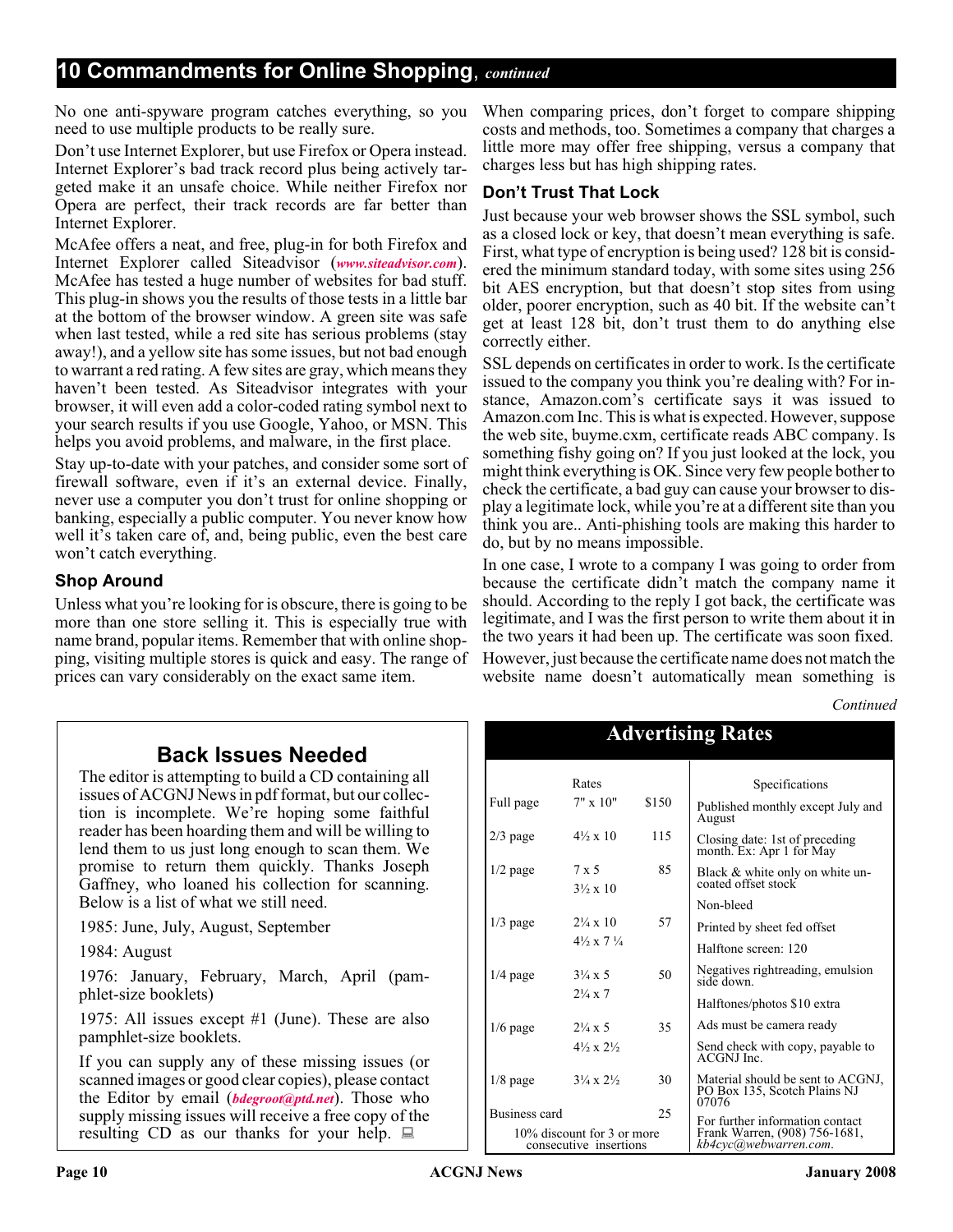#### **10 Commandments for Online Shopping,** *continued*

wrong. Certificates are expensive. Sometimes companies will use their parent companies certificates to save money. Some websites use their web host's certificate to save money or if they don't really need SSL and the web host sets this up automatically.

You can see the certificate's details for yourself in Firefox by left clicking on the lock in the address bar. This opens a window where you then click on details to see the certificate information. In the pictures below, the SSL lock is there, but the certificate does not match the site name (ignore any warning that comes up for this example). This is because the SSL certificate belongs to the web host, and not the website. This is an example of the website owner not needing SSL, so he went with the web host's certificate. The figures were collected using Firefox.

| * https://www.spotswood-computer.net/ |  |
|---------------------------------------|--|
|                                       |  |





#### *Figure 2: Click on view to see the names. Notice this certificate uses 256 bit encryption.*

#### **Check Out the Company**

Unlike brick and mortar stores, where the purchase is pretty much a simultaneous exchange of money and goods, online shops demand payment upfront. They then ship the items to you in good condition, you hope. Thankfully, you are not defenseless.

There are more than a few sites out on the web that allow users to post reviews of not just the items, but the stores. Six such sites that do this are: *[www.amazon.com](http://www.amazon.com)*, *[pricegrabber.com](http://pricegrabber.com)*, *[bizrate.com](http://bizrate.com)*, *[pricewatch.com](http://pricewatch.com)*, *[www.google.com/products](http://www.google.com/products)*, and

*[shopping.yahoo.com](http://shopping.yahoo.com)*, where others who have bought from the company before you can post their experiences. However, you should never just look at the average rating to make your decision on whether or not to do business with this company. The ratings can be misleading.

The first thing to consider is how many ratings. The average of 1000 ratings is more telling of what to expect than the average of 2 ratings. But the number of ratings isn't the only thing to consider. How far back do the ratings go? A store that gets 1000 ratings but only goes back 2 months either does a huge amount of business, or is faking their own ratings, probably the latter.

Then you have to look at the ratings themselves. Scummy stores are not above posting positive ratings about themselves. One tell-tale sign of this is that many to most of the positive ratings all read the same, as if someone had copied and pasted. Detailed ratings have much more credibility. This is why it's important to scan the ratings, and sort from highest to low. If you see this sort of thing, stay away from the store! Any store that needs to post positive ratings about itself is a store you don't want to do business with.

The other thing to consider is the low ratings. Why were they given low ratings? Are the low ratings detailed, or do they look like they are copied and pasted? Rival stores (especially scummy rivals) are not above posting bad ratings about a good store to drive business away from the good store and hopefully to themselves.

Remember, just because the store is listed on one of the major shopping sites mentioned above doesn't mean it is a good store. Another way to check on a store is to use a major search engine like Google or Yahoo. If others have had bad experiences with the store, it's likely the search engines will find some mention of it.

#### **Use Credit Cards, Not Debit Cards**

It is important to understand that despite the Visa or MasterCard logo sported by almost all debit cards, they are not the same as credit cards, especially online. There are important protections you have by law with credit cards that don't apply to debit cards.

If you buy something that's damaged or defective and you use a credit card, you can withhold payment under the Fair Credit Billing Act, both online and offline. You must make a good-faith effort to solve the problem with the merchant first. However, if you can't resolve it, contact your credit card company and they will investigate the problem. If the card company sides with you, which will probably happen if you have a reasonable case, the charge won't be added to your bill. However, purchases made with debit cards are not covered under the Fair Credit Billing Act. Good luck getting your money back!

Some credit cards offer extended warranties and other protections for large purchases made on the card. This does vary by card, so check with all your credit card companies, if you have more than one, before buying to see which will give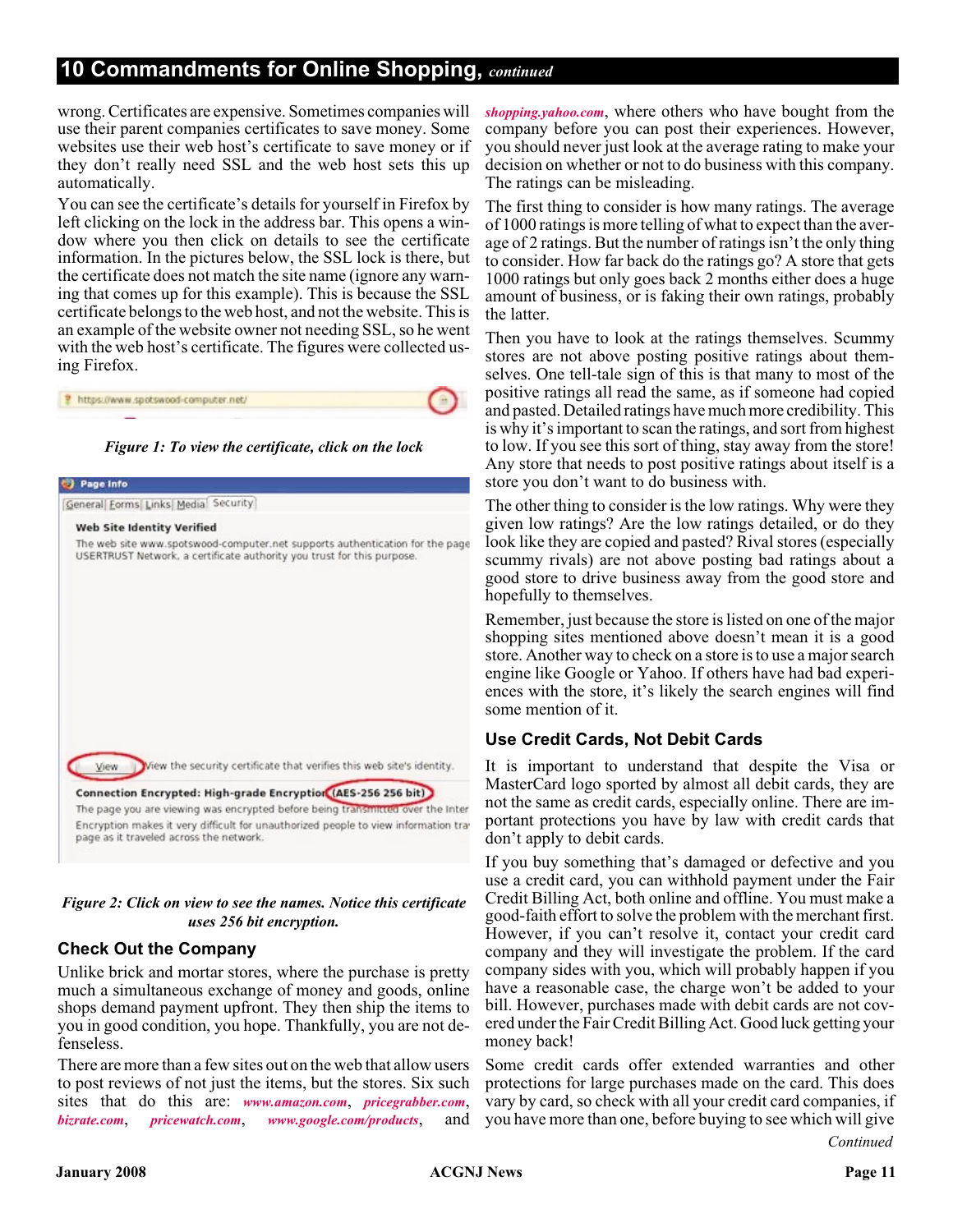### **10 Commandments for Online Shopping,** *continued*

you the best deal. No debit card doing this could be found even not get the loan. Insurance companies are starting to while researching this article.

Credit cards have a maximum of \$50 liability if you report the problem promptly. While your maximum direct liability with a debit card is \$500 by law, this only applies if you notify the bank more than 48 hours after you learn of the problem. Some banks promise to limit the liability to \$50, but there are numerous reports that not all banks honor that promise.

But the real danger with debit cards is they are a direct line to your checking account. A thief can drain it all, including any overdraft line of credit. While you may get most of the money back, in the meantime, you don't have access to your money. It could take the bank 10 days or more to refund your money. In the meantime, you can have checks bouncing all over town, along with the bounced check fees, and possible embarrassment.

Blocking is also a bigger problem with debit cards than credit cards. Some places, such as hotels, gas stations, and rent-a-car agencies, among others, will contact the company that issued your card to give an estimated total of the bill, their estimated total. If the transaction is approved, your available credit (credit card) or the balance in your bank account (debit card) is reduced by this amount. That's a "block." Some companies also call this placing a "hold" on those amounts. Hotels and rental car companies often add anticipated charges for "incidentals" like food, beverages, or gasoline to the blocked amount. If you are close to your checking account limit, which is far more common than with credit limits of credit cards, you can bounce checks even with enough money in the bank, while waiting for the block to be released.

Credit cards offer you much better protection than debit cards, especially online. Never use a debit card for online shopping.

#### **Zero Liability Sounds Better Than It Is**

Protecting your credit card accounts is more important than most people realize. Some people think just because your liability with credit cards is limited to a maximum of \$50, taking precautions isn't worth the effort. After all, that \$50 is only if the card itself is stolen rather than just the number, and most credit card companies tend to waive that for good customers, although you might have to call and ask. So you might believe the maximum loss with a stolen credit card is only \$50 as an extreme worst case scenario. Wrong!

Depending on how the card issuer handles things, they may close the current account and reopen a new, identical account for you, with a new card number (flipping the account). While to most people this is not a change in your credit status, it will affect your credit score. Your credit score is partially based on how long the various revolving accounts (like credit cards) have been open. Length of time accounts have been open makes up roughly 15% of your credit score. New accounts will actually cause your credit score to go down, especially if the previous account was open for years.

Your credit score touches more parts of your life than most people realize. Applying for a new car loan, home mortgage, or other loan? A flipped account means you could pay more or base rates partially on credit scores. A flipped account means your rates can go up.

Some employers check credit scores before hiring or promoting. Having a flipped account could make the difference between getting and not getting that position you want. Your credit score is also looked at when you connect utilities, try to rent an apartment, or even buy a cell phone. Lower scores mean higher prices or you have to buy a lesser model, if the sale happens at all.

As you can see, even if your direct liability is \$0, you still want to protect your account information. Having your number stolen can cost you indirectly in ways most people don't realize. Even if the new account isn't reported as new, you still have to wait for the new card to use it again. It is worth the effort to protect your card number.

#### **Protecting Your Credit Card Online**

So how do you protect your credit card number online? After all, you have to give them your card number to make the purchase, right? Well, for some cards, no. Let me explain.

Some credit card issuers have special programs where you can get "temporary" card numbers. By using these, your real number never goes out on the web, and hence is much harder to steal. This means you don't need to worry much about how secure the store keeps its servers. These numbers can also be canceled if the shop tries to play games with your number. For example, according to Thomas Hawk, PriceRitePhoto threatened to bill his credit card \$100 if he posted a negative review (*[priceritephoto-abusive-bait-and-switch](http://thomashawk.com/2005/11/priceritephoto-abusive-bait-and-switch.html)*). Using a "temporary" card number shuts these and other games down very quickly.

In addition, the "temporary" card numbers can be used for phone orders, or even mail orders, not just online orders. However, trying to use one at a brick and mortar store is not recommended. Cashiers really don't like it if you pull out a piece of paper with a credit card number written on it and try to pay with that.

Do not confuse the temporary card numbers with the "Verified by Visa" program. The Verified by Visa program does not work with all online stores, only those signed up for the program. It also doesn't help you with phone or mail in orders.

So how do you get a "temporary" card number? It depends on who issued your credit card. However, in every case, you must have a credit card with the bank, and must create an online account. Out of the 5 largest credit card issuers in the United States, neither Chase nor Capital One offer a temporary card numbers. Discover, Bank of America, and Citi all offer temporary numbers.

Discover Card (*[www.discovercard.com](http://www.discovercard.com)*) offers Secure Online Account Numbers, which are temporary numbers linked back to your real number. The credit limit and expiration date are the same as your real card. The temporary number even includes the CVV code for websites that think it provides any real security. (The CVV is not random, but generated by a *Continued*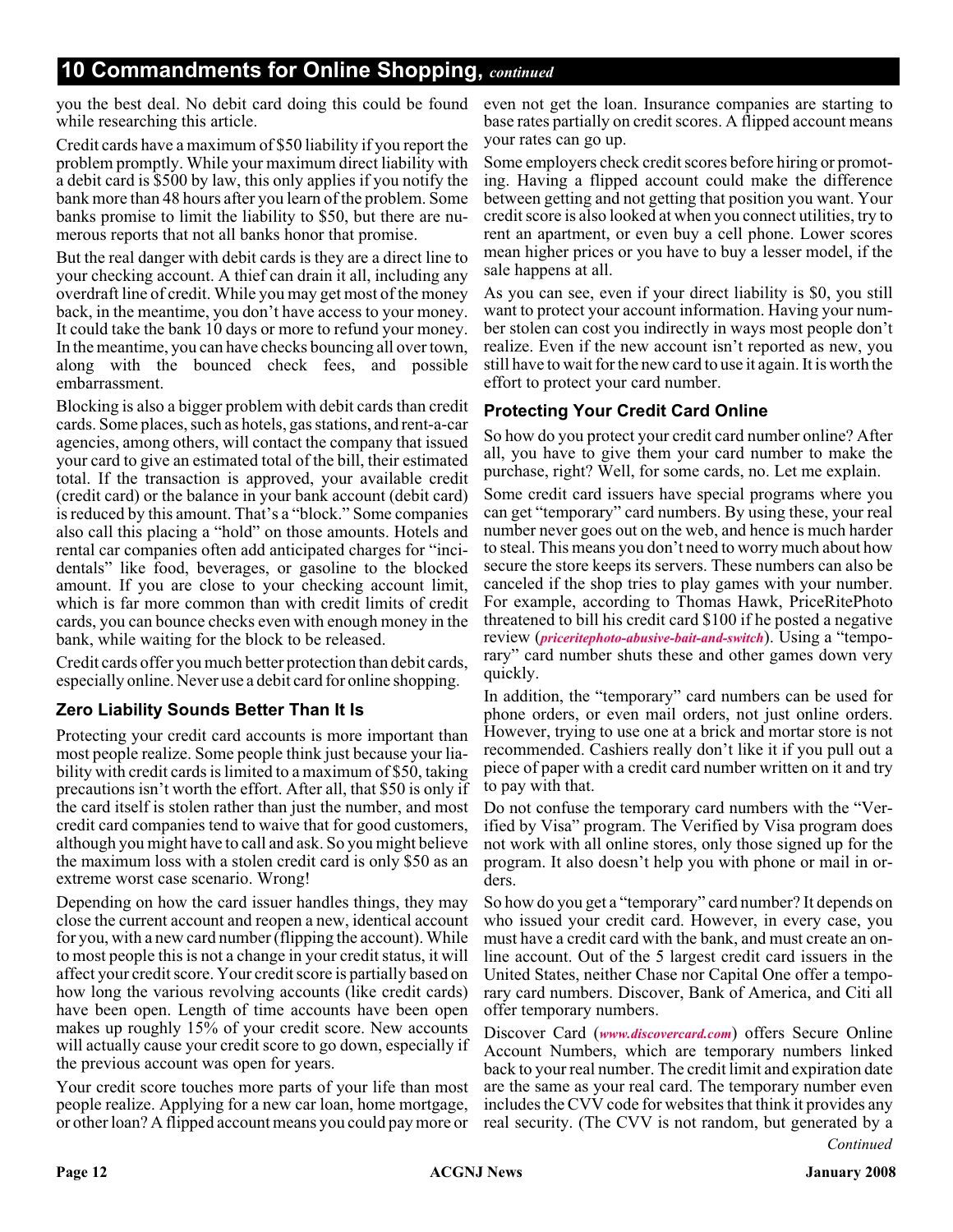#### **10 Commandments for Online Shopping,** *continued*

formula based on your credit card number. Do not assume the criminals don't know the formula.) According to the Discover Card website, "A secure account number can only be used at the retailer where it was first used — it can't be used anywhere else. If the secure account number is stolen, you can deactivate it without canceling your actual Discover Card Account." Of course, since it can only be used at one place, its value if stolen is far less than that of a regular number. These numbers can be used for recurring charges and automatic bill pay, provided the merchant does not change.

Unfortunately, the Secure Online Account Numbers page is rather hidden. To find it, you have to go the Discover Card home page, scroll down, then click on "Security Center". Scroll down on the new page and near the bottom you will find a "Create a Secure Number" button. Click on that to get started. A new window opens and the username and password are the same as your online account. This works with both Internet Explorer, Firefox, and even with Firefox on Linux. You should be aware that based on an admittedly small sample size, the first time you use one of these numbers, you will trigger a fraud alert with Discover. Be prepared for the phone call.

Bank of America (BoA) credit card holders can use BoA's Shopsafe program. With this program you have to sign in to Online Banking at *[www.bankofamerica.com](http://www.bankofamerica.com)* or *[fiacardservices.com](http://)* which is a redirect to *[https://www.ibsnetaccess.com](http://)* (both are BoA sites). From there you can create the temporary card number. You can set the credit limit and expiration date for each number. It is only good for one merchant, but can be used for recurring charges at that merchant. It is known to work with Windows and Macs, and to work with Netscape 8.1, which is based on Firefox, so Firefox should work as well.

Citi refused to respond to questions about whether or not they even had a temporary number program. However, a HAL-PC member who has a Citi card did offer the following: "...I wanted to mention (since they didn't bother to respond to your question) that Citi does indeed have virtual credit card numbers...The card numbers have one-month expirations and can be closed by the card-holder once the transaction has been posted. They can be monitored and managed on-line through the Citi card holder's account." As these temporary numbers have one-month expirations, they are not suitable for recurring charges. It is also known that the Citi website does not work correctly with Firefox, and therefore Linux users are out of luck.

#### **Close the Browser**

Due to the nature of the web protocol (AKA HTTP protocol), it is necessary to temporarily store your credit card information in a cookie. The cookie is encrypted, and almost never written to disk. When the session (think conversation) ends,

the cookie is automatically purged and so is the key to decrypt it. So when you end your transaction, and leave the website, your credit card info is gone right? Not necessarily.

Welcome to the world of cross-selling. Cross-selling is where a legitimate merchant (or their shopping cart vendor, often without informing the merchant) cuts a deal with another company to add a link to the transaction complete page. But this is no ordinary link.

This link actually continues the session, so your credit card info is still available. The link may entice you with something like "Click here to claim your \$10 Cash Back Reward on your next purchase!". If you click the link, buried somewhere on the page, usually you will have to scroll down to see it, is a checked box saying something like "Sign me up".

As if that wasn't sneaky enough, there is some JavaScript on the page so if you then close the browser or navigate away from the page, the on-exit script kicks in and completes your "order" with the credit card info from the legitimate merchant's session. Any e-mail they send you (as required by law), if they send one at all, has a subject line designed to trip every spam filter out there so you will never see it.

Usually there is a 60-90 day free trial before the billing starts in order to hide the source of the billing. The billing is small to avoid scrutiny, and the description is often obfuscated. The billing is also recurring. One company that does this is Webloyalty.com and the charges currently appear as WLI\*RESERVATIONREWARDS.

There are two good defenses against this sort of scam. First, when the page comes up that says your transaction is complete, close the browser. Don't navigate to somewhere else, just close the browser and reopen it. Second, use temporary card numbers if possible. Since both Discover and BoA temporary card numbers are only good for one merchant, the billings will be automatically rejected. You can cancel that particular number for good measure if necessary.

#### **Use Common Sense**

Finally, consider the price. If one store is way below all the others selling the exact same item, there's a reason, and it is usually not a good one! Someone once told me the following about investing, "Lost opportunities almost always come round again, but lost money never does." It applies equally on online dealing. If it seems too good to be true, pass it by.

Robert Spotswood, a HAL-PC member, is active in the Linux SIG and a freelance computer professional. He can be reached at robert(at)spotswood-computer.net.

*This article has been provided to APCUG by the author solely for publication by APCUG member groups. All other uses require the permission of the author (see e-mail address above).*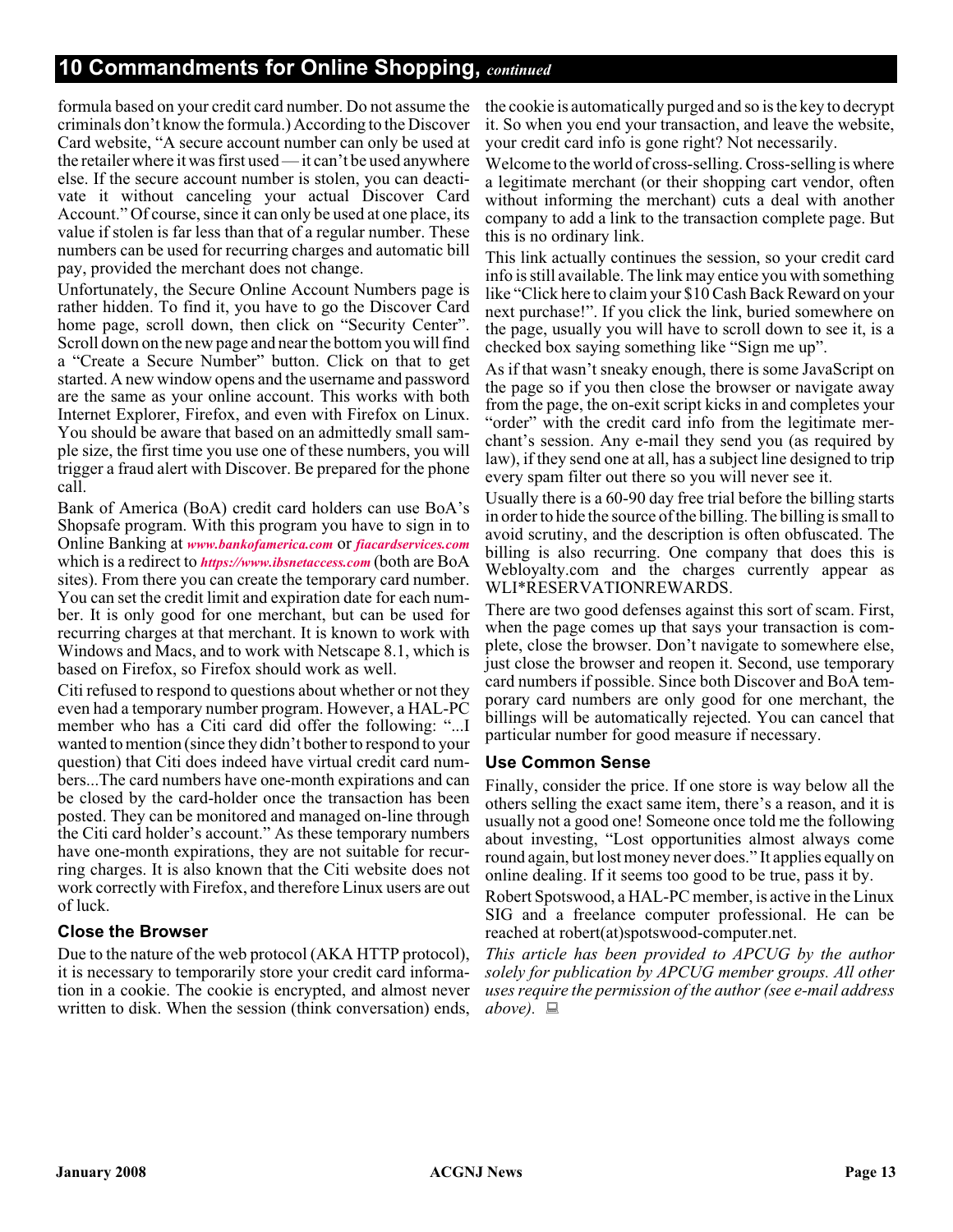### **Need a sticky note? Put it on your computer!**

*Linda Gonse (editor(at)orcopug.org), Orange County IBM PC Users' Group ([www.orcopug.org](http://www.orcopug.org))*

Sticky note programs for your pc, as you might imagine, are a utility that takes the place of paper Post-It notes that we all stick to our monitors! But, sticky note programs I've researched this year discouraged me from even

This is the simple, default Stickie note skin, Looks more like a paper Post-It.

trying them out. Sometimes they didn't have enough features, or if they did, they were expensive.

Then, someone recommended a program called Stickies, created by Tom Revell, at *[www.zhornsoftware.co.uk/](http://www.zhornsoftware.co.uk/)*. So, I looked at Stickies on the web page, liked what I saw, and downloaded the program.

My first discovery about the program is that it is small, 953Kb, and doesn't interfere with system files and doesn't write to the registry. In fact, Stickies stores all its information in a single text-based ini file. When was the last time you had a program on your computer as well-mannered as this one?

An icon in your system tray will allow you quick access to Stickies' features and options. From this dropdown list you can manage your Stickies notes, configure them, get help, and download new skins. When you do make a Sticky, it won't disappear unless you tell it to, and it stays where it is placed. You can edit, format, and print them. Make as many as you want, or as many as your screen space will permit. But, to save room and keep Stickies organized, they will snap to each other and to the sides of the screen where they can be neatly lined up. You can even "hide" them from view.

Besides viewing Stickies on your screen, you can attach them to a website, a document, or a folder, so they only appear when the objects they are attached to are on the screen.

Stickies are portable, too. You can transfer Stickies from one computer to another over your TCP/IP network connection, to your PDA and back again, or send to friends in email.

They can be set to "sleep" and appear on a specified date and time, as announcements or reminders. They can even play a sound alarm so they get your attention when they "awaken"!

What's fun is being able to customize the notes with various fonts, colors and buttons. You can even download customized skins from a big selection to change the outward appearance

of the notes — plain, borderless, simple border, etc. The notes can be resized, just like the sticky notes in Acrobat.

Stickies are located in five categories within the application so you can see and manage them. You

can search for information in Stickies, wake sleeping Stickies, restore closed Stickies and detach Stickies.

What else? Oh, yes! Another attractive feature of Stickies is...the program is free!

What are you waiting for? Try it out and see if you like this little program as much as I do!

| 9<br>53<br>Sleep Sticky                                         |                          |  |  |  |
|-----------------------------------------------------------------|--------------------------|--|--|--|
| O for:                                                          | ÷<br>$\mathbf{1}$<br>day |  |  |  |
| until:<br>00                                                    | A.<br>21:23              |  |  |  |
|                                                                 | 28/12/2006<br>٠          |  |  |  |
| Play sound on wake<br>Trigger alarm on wake<br>√ On top on wake |                          |  |  |  |
|                                                                 | Sleep<br>Cancel          |  |  |  |

*This article has been provided to APCUG by the author solely for publication by APCUG member groups. All other uses require the permission of the author (see e-mail address above).*

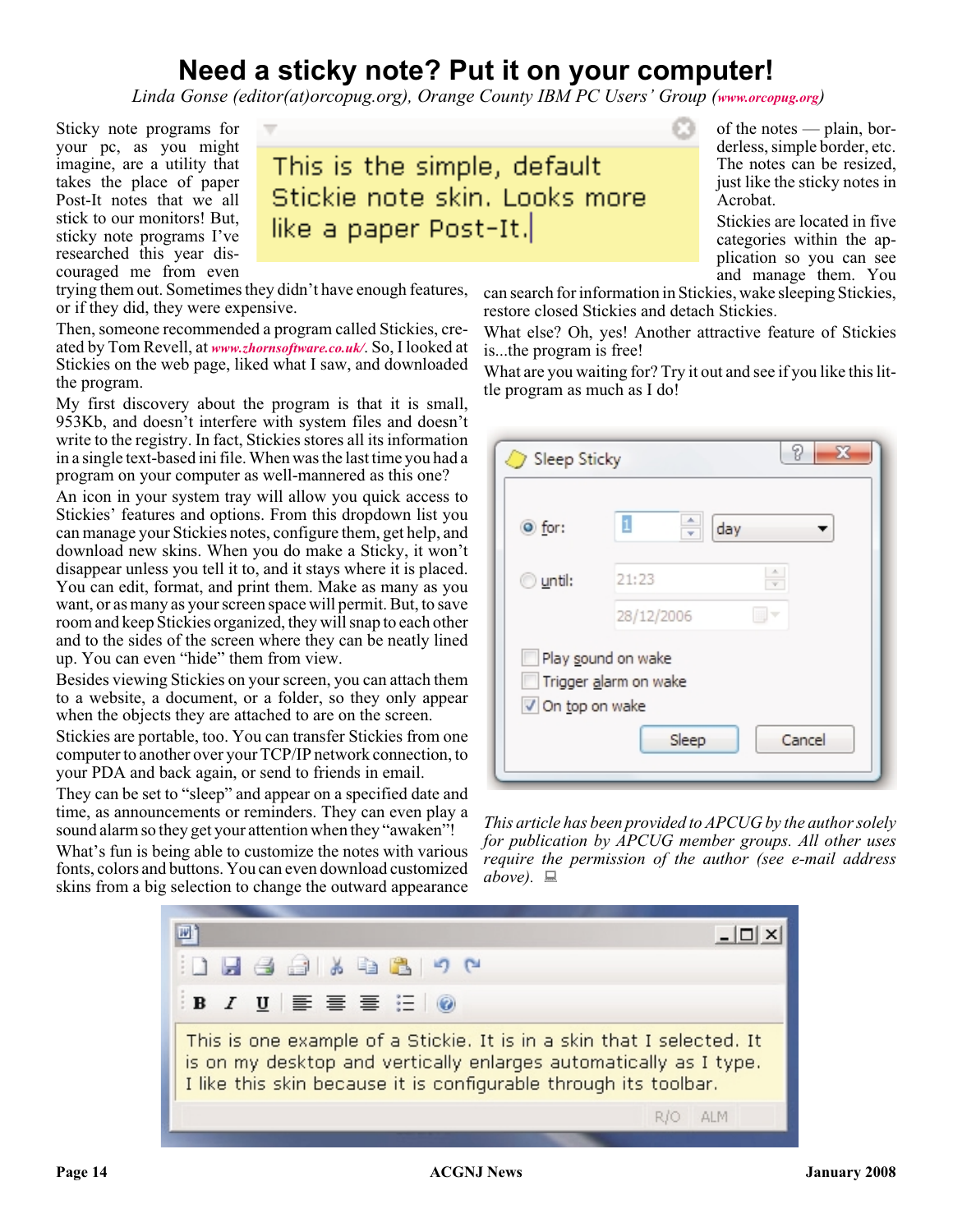### **Online Consumer Help from the Federal Government**

*Ira Wilsker (Iwilsker(at)apcug.net), APCUG Director*

President Bush has requested that all federal agencies make it has a link to the central repository of identity theft prevention easier for consumers (the general public) to locate and utilize information on federal websites. In some cases a variety of federal agencies have pooled their resources and information, and compiled the data in easy to use websites that represent several agencies in one place. Some of these integrated federal websites are *[consumer.gov](http://consumer.gov)*, *[recalls.gov](http://recalls.gov)*, and *[usa.gov](http://usa.gov)*.

Consumer.gov is probably the premier federal website for comprehensive consumer information. The tabs across the top of the page lead directly to such consumer topics as food, product safety, health, home & community, money, transportation, children, careers & education, and technology. The perimeter of the page contains icons and links which directly connect to specific government services.

One of the icons links to "OnGuardOnline" which says, "OnGuardOnline.gov provides practical tips from the federal government and the technology industry to help you be on guard against Internet fraud, secure your computer, and protect your personal information." There is another link for "Consumer Sentinel" which contains comprehensive information on fighting and preventing fraud and identity theft.

One link that I have personally used and strongly recommend leads to the "National Do Not Call Registry" (*[donotcall.gov](http://donotcall.gov)*) where you can enter your home and cell phone numbers, and prohibit most telemarketers from calling. After activation, if a telemarketer does call, there is a link to enter a complaint, which may lead to a substantial fine against the telemarketer.

You have probably seen a TV commercial hawking free credit reports, but the fine print and disclaimer advises that the credit report is only free with a paid subscription to a credit monitoring service. It just so happens that congress has required that all Americans are entitled to a genuinely free credit report once a year, without the strings or necessity of paying for a credit monitoring service. This free service is overseen by the Federal Trade Commission (*[ftc.gov](http://ftc.gov)*), and linked to the consumer.gov website, or can be reached directly *[www.annualcreditreport.com](http://www.annualcreditreport.com)*.

Many of us have had concerns about our children's safety while online, and *[consumer.gov](http://consumer.gov)* has a linked resource for that purpose as well. The FTC has created an online child safety website "Kidz Privacy" which is a childish looking website that will appeal to kids of all ages. On this site are resources for kids, adults, the media, and teachers.

We are all faced with higher prices at the gas pump, and we generally do not like it. There are scammers out there promoting a variety of miracle products to dramatically improve our gas mileage, but there are also several legitimate tasks we can undertake to save gas. Consumer.gov obliges with an icon linked to a FTC website "Saving Money at the Pump". This is a cute, interactive website with several tips that we may find useful and money saving.

There is a pandemic of identity theft taking place which is costing our society tens of billions of dollars per year, with millions of victims of identity theft annually. Consumer.gov

and information services, which is administered by the FTC at *[www.ftc.gov/idtheft](http://www.ftc.gov/idtheft)*. On this site is a link to report identity theft, steps to follow if a victim, information on preventing theft, and other useful resources.

Many of us are inundated with prescreened credit card offers, and invitations to purchase insurance. For those who want to reduce or end this unsolicited unwanted mail, there is a link to "Prescreened Credit Offers". On this site is information on how these prescreened offers work, and how to stop them. For those who want to stop these prescreened offers, the FTC says, "Call toll-free 1-888-5-OPTOUT (1-888-567-8688) or visit *[www.optoutprescreen.com](http://www.optoutprescreen.com)* for details." That website and phone number are operated by the three major consumer credit reporting agencies, and they will ask for personal information, but promise that it will be treated confidentially.

Hardly a day goes by where we do not hear on the news about some consumer product or food item being recalled for a safety or health reason. Occasionally we also hear about massive automobile recalls to correct some safety deficiency. There is an icon and link on this site to a centralized database on recalls which is continuously updated. This connects to a site *[recalls.gov](http://recalls.gov)*, which is a joint venture of several government agencies that are involved in consumer recalls. Categories of recalled products include consumer products, motor vehicles, boats, food, medicines, cosmetics, and environmental products. What I find especially useful and informative on this website is the list of "Recent Recalls". There are six small windows on the recent recalls page that list the latest recalls from the Consumer Product Safety Commission, Food and Drug Administration (FDA), National Highway Traffic Safety Administration, Environmental Protection Agency (EPA), Department of Agriculture (USDA), and the Coast Guard. Personally, I check this site regularly, and sometimes find that I have a recalled product in my house.

Some of the other useful links on the Consumer.gov website are to specialized websites such as ready.gov and usa.gov. Ready.gov is a website sponsored by the Department of Homeland Security (DHS) that has resources about home and personal safety in a variety of threatening scenarios. Also included on this DHS website is information for businesses continuity, and child safety during disasters. *[USA.gov](http://USA.gov)* is the central clearing house for all federal agencies. It uses a simple menu hierarchy that eases the location of desired information. Topics are comprehensive, and include such helpful items as government benefits and grants, money and taxes, consumer guides, and many other topics. This site can be a good starting point for someone looking for something to do on the internet,

Military personnel and families may find the link to "Military Sentinel" a very useful resource. According to the website, www.consumer.gov/military, "Military Sentinel is a project of the Federal Trade Commission and the Department of Defense to identify and target consumer protection issues that affect members of the United States Armed Forces and their families." Included on this website is information on specific *Continued*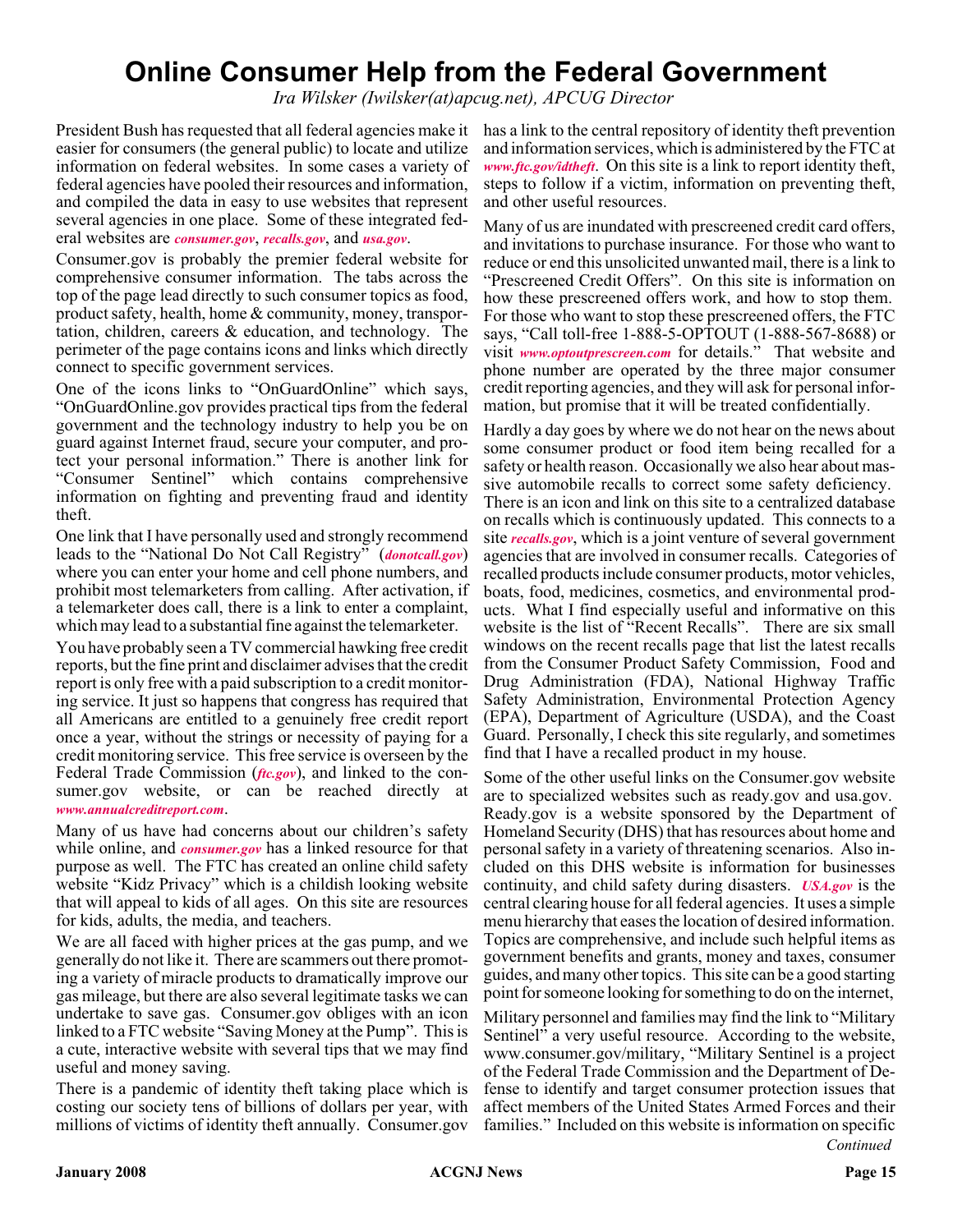### **Weird Windows Behavior**

*Sandy Berger ([www.compukiss.com](http://www.compukiss.com)), compukiss.com (Sandy(at)compukiss.com)*

Have you ever been completely dismayed by your computer? Does it seem to do unusual things that you can't trace back to any of your actions? Well, you are not alone. This happens to all computer users. In the computer world, unusual things sometimes happen. Here is a list of some weird computer behavior and how to combat it.

#### *Icons disappear*

Right-click on any open area of the computer desktop, then chose Arrange Icons By. If your icons have accidently become hidden there will be no checkmark in front of Show Desktop Icons. Just click that option and your icons will reappear.

#### *Unusual windows appear*

Windows has a lot of keyboard shortcuts that can be accidently accessed. For instance, when I started this column, I wanted to hit the Shift key and the letter "h" for the word Have. However, my finger slipped and I hit the Ctrl key and the letter "h" instead. A window popped up asking what I wanted to Find and Replace, which is not at all what I intended. If this ever happens you to you can usually just close the pop up window, but occasionally you have to look a little further into what happened. For instance, when working in Microsoft Word, it you accidently hit Ctrl+N, a new window will appear making it look like you just lost your entire document. If you look closely you will be able to figure out that all you have to do is close the new window and the document you were working on will reappear.

If you can't figure out what happened or you get caught in a loop, restarting your computer will usually bring you back to normal.

#### *Lost toolbars*

As noted before, an errant key press can cause a problem. This time the culprit is one of the F keys. Accidently pressing the F11 key can make the toolbars disappear. This is often used as a feature when you want to show something in what they call "full screen mode". If this happens to you, just press F11 again to make the toolbars return.

#### *The toolbar moves*

Have you ever had the toolbar that usually appears on the bottom of the screen show up on the side or top of the screen? There is an easy way to get it back where it belongs. Just place your cursor right next to, but not on, the Start button. Then hold the mouse button down and drag the toolbar back where it belongs.

#### *Dramatic slowdown*

A dramatic slowdown can mean that your hard disk is filling up. The computer uses the hard disk as sort of a scratch pad when it computes, so when your hard drive starts to fill up, it can slow the computer down significantly. Click on My Computer and highlight the drive called Local Disk (C:). Look at the Details area to see how much space is free. You should have at least 10% of your hard drive free. If you don't, a hard drive cleanup is in order. Delete unnecessary programs and backup old files and photos to an external drive or CD so you can delete them from the hard disk. You can use the Disk Cleanup utility to empty the recycle bin and delete unnecessary temporary files. To access it, click on Start, choose All Programs, then click on System Tools where you will find Disk Cleanup listed. It will walk you through the cleanup. Once your hard disk has more free space, you computer will perk up considerably. You might also consider defragging your computer to speed it up. The Disk Defragmenter utility is in the System Tools area. Remember there are other things like viruses and spyware that can also slow down your computer.

#### *No sound*

Sometimes the sound gets muted by mistake. Look at the taskbar at bottom of the screen. In the right hand side you will see a small icon that looks like a speaker. If it has a red X on it, the sound has been muted. Click on the icon, then click to remove the checkmark in front of the word Mute. If you don't see this icon, go to the Control Panel and choose Sounds or Sounds and Audio Devices where you will find a place to uncheck the Mute option. Many laptops and some desktops also have a volume button on the keyboard which you can use to mute and unmute the speaker.

#### *Mouse shutters*

If your mouse is hard to control or acting erratic, it may need a cleaning. An optical mouse with a flat bottom just needs a cleaning with a damp cloth. If your mouse has a roller ball on the bottom, remove the ball and clean the rollers inside the mouse with a Q-tip soaked with isopropyl alcohol.

Hope this gets you through some of those weird Windows moments in your life.

*This article has been provided to APCUG by the author solely for publication by APCUG member groups. All other uses require the permission of the author (see e-mail address above).*

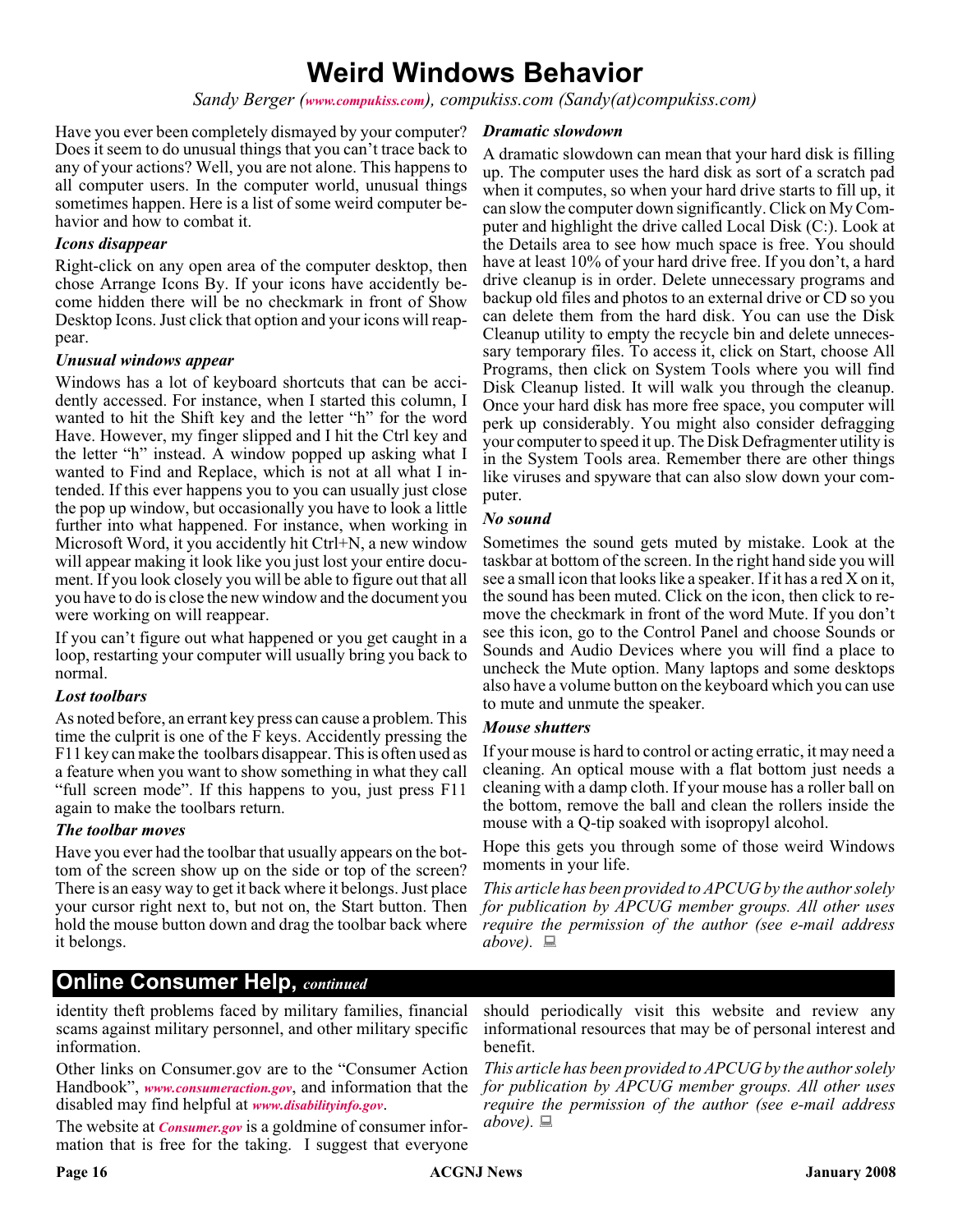### **Free Help for Creating Greeting Cards**

*Sandy Berger (sandy(at)compukiss.com), CompuKISS([www.compukiss.com](http://www.compukiss.com))*

A recent trip to the greeting card store left me in sticker shock. While the text with the price of the card was smaller (or is it just my aging eyes?), the price tag was definitely larger than last time I looked. Who wants to pay \$3 to \$5 for a greeting card? Instead, put your ink jet printer to work with free clip art and pre-designed cards.

You don't even have to be terrible crafty. Just check out these websites where you can get free templates of holiday greeting cards and holiday clip art. They also have a great selection of greeting cards that can be used with your own photos. So that personalized master piece won't cost you an arm and a leg.

The Canon Creative Park is one of my favorite websites for free templates to help you create greeting cards. They have cards for everything including Christmas, Kwanzaa, Hanukkah, New Year's, Easter and Birthday, to name just a few. You don't have to own a Canon printer to use these greeting cards. You can use any type of color printer. The selection is excellent, and best of all, there are detailed instructions for printing and folding. If you are adventuresome, you can even customize your envelopes. While you are at this site, check out the 3D paper craft section, the scrapbooking area, and the wonderful calendar templates. All are good-looking and free.

Not to be undone by Canon, HP (*[hp.com](http://hp.com)* / click on Festive Greetings) also has an Activity Center that allows you to create greeting cards and other crafty projects. They have some beautiful eclectic greeting cards as well as beautifully illustrated fantasy-inspired cards. Like the Canon site, the HP website gives full instructions. They also feature some unusual printer projects like party decorations, stickers, and puzzles.

If you use any Microsoft Office Products, especially Microsoft Word, you will find a wealth of free products in Microsoft's Celebrate Holidays with Office Clip Art and Media area.Just about every holiday is covered, but there are also many non-holiday-related themes like flags, food, technology, and business. You will find everything from clip art to borders to music. If you click on some of their outside providers like Animation Factory or iStockphoto, there is a charge for the images, but all of the clip art and templates on the Microsoft website are free. They can, however, only be used if you have the appropriate Microsoft program installed on your computer.

Presenting your friends and relatives with a homemade, customized greeting card really shows you care. On top of that creating your own greeting cards can save you money — and you might have some fun as well.

If you don't want to make your own cards, check out *[CardsThatGive.org](http://CardsThatGive.org)* where you can make your greeting card money to do more than just supporting the greeting card company. It's a very well compiled list of Charities that provide greeting cards, complete with pictures of their cards. You get some great cards, and your favorite charities get support.

*This article has been provided to APCUG by the author solely for publication by APCUG member groups. All other uses require the permission of the author (see e-mail address above).*

### **How To Find Podcasts**

#### *Mike Lyons (president(at)orcopug.org), Orange County IBM PC Users' Group ([www.orcopug.org](http://www.orcopug.org))*

Download the free 7.3 iTunes program from *[www.apple.com/itunes/](http://www.apple.com/itunes/)* and install. Now, all you need is an mp3 player, and you're all set to download podcasts and listen to them on the go.

When you first open iTunes, click on "Podcast Directory" at the bottom next to "Report a Concern." That takes you to the Apple Store. In the upper left corner is a magnifying glass and a search space. Type in "computer." The Apple logo in the top center area changes to a candy cane-striped bar as it searches. The bar will turn solid and display the results: Name, Time, Artist, Album, Price, Popularity and Genre.

Next to the name is a grayed-out circle with an arrow in it. This leads to more information about the podcast, including description, user reviews, a list of the last 20 podcasts and a list of 5 "Listeners also subscribed to." Headings are sorted by clicking on them, so if you click on Price, the free ones appear at the top. Some of the stuff is pretty explicit, that's why they call it the "wild, wild web." Podcasts are labeled "clean," "explicit," or blank which means the rating hasn't been determined.

I look to see how often and consistently the podcast occurs (some really good ones haven't been updated since 2006), check customer comments, and the "Also subscribed to" list.

If you want to subscribe, click the "subscribe" button. To go back where you were, under the Apple logo on the left is a small button with a left pointing twirly. Click on it to get back.

After downloading podcasts, connect your mp3 player to a USB cable and right click on the file. Select "Send to" and click on the drive letter of the mp3 player to transfer podcasts to it from your computer.

Besides the iTunes Podcast Directory, you can find podcasts of Computer America shows *[here](http://www.businesstalkradio.net/weekday_ host/Archives/cc.shtml)* and National Public Radio *[here](http://www.npr.org/rss/podcast/podcast_directory.php)*. There are even locally-produced user group podcasts. The Los Angeles Computer Society has podcasts of their main meetings at *[www.lacspc.org/podcast/Archive.html](http://www.lacspc.org/podcast/Archive.html)*

You don't have to have an mp3 player to listen to podcasts. If you left-click on the mp3 title, it plays right in your browser. Or, if you right-click on the title, select "Save Link As," and you can save it to a directory on your computer. Besides playing podcasts in mp3 players and browsers, mp3 files on your hard drive can be burned to a CD. Then, you can play them in your car. Just burn them as a music CD instead of a data CD.

*This article has been provided to APCUG by the author solely for publication by APCUG member groups. All other uses require the permission of the author (see e-mail address above).*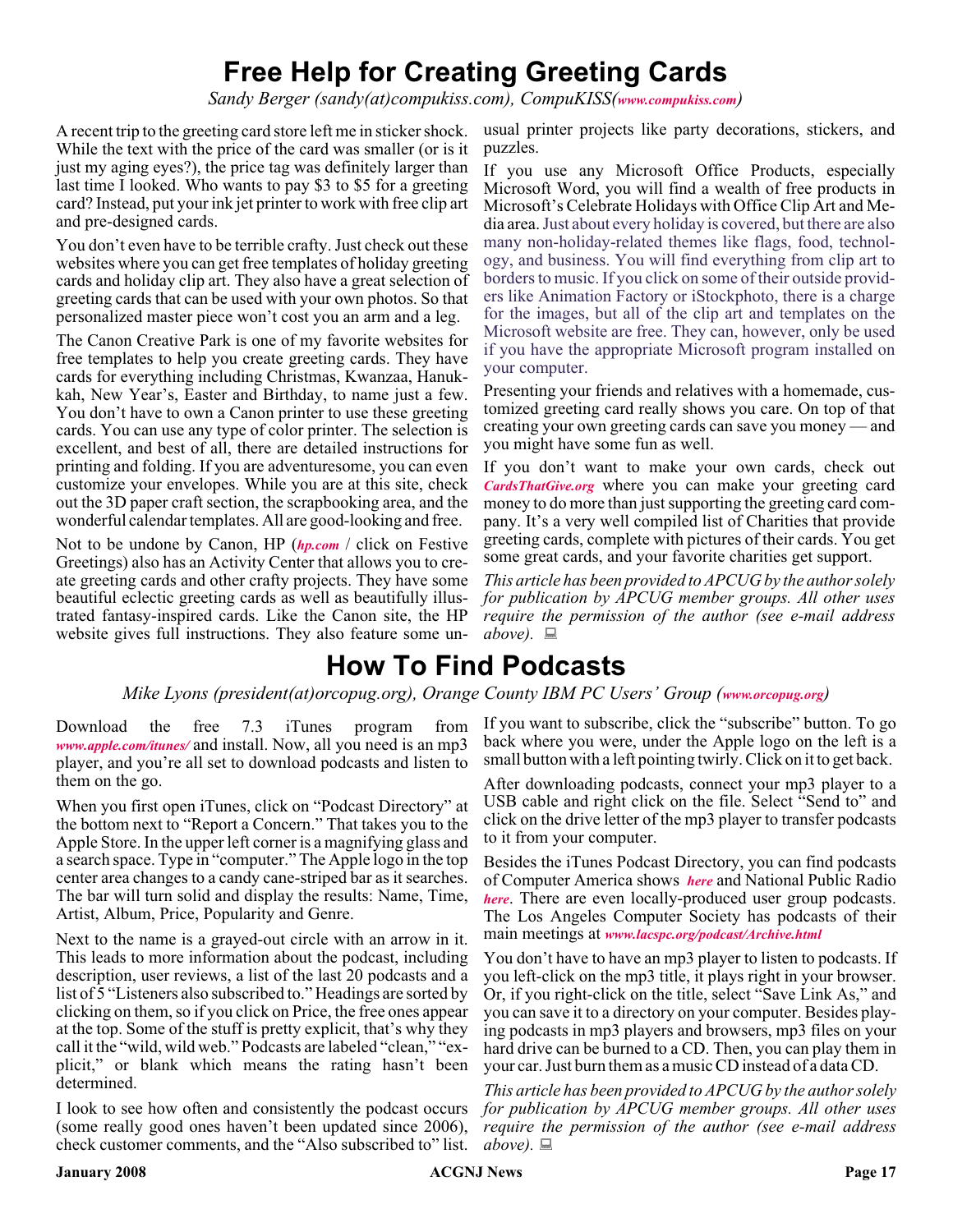#### **C/C++ Programming**

*Bruce Arnold (barnold@ieee.org)*

#### *<http://home.earthlink.net/~barnold2002/Acgnj/index.html>*

This group is devoted to programming languages in general and C, C++, and C++ for Windows programming in particular. Each month a small but hopefully useful program (complete with source code) is presented for discussion.

*December*: Colored Night Stars — a simple screen saver program. It uses the latest  $C++$  compiler in Microsoft's Visual Studio 2005. There are a number of ways to refer to this compiler and code. Here's what Wikipedia says:

"The Common Language Infrastructure (CLI) is an open specification developed by Microsoft that describes the executable code and runtime environment that form the core of the Microsoft .NET Framework. The specification defines an environment that allows multiple high-level languages to be used on different computer platforms without being rewritten for specific architectures."

This screen saver has been made much simpler by the advanced graphics of the new compiler. The program may also be compiled using the free C++ Express compiler.

Here are the details of this screen saver. The object of the program is to display random colored stars on a black background. (Note: this code does not handle multiple screens.) Algorithm: Create a regular CLI Windows Forms program. Redraw random stars every 4 ... 15 seconds. Remove border and hide cursor. Handle command line arguments of /c /p /s. Handle keyboard hit to close.

Our *[download site](http://home.earthlink.net/~barnold2002/Acgnj/Download.htm)* has code and programs from most of our meetings.

*Our next meeting January 15.*

#### **Java**

#### *Mike Redlich (mike@redlich.net) <http://www.javasig.org>*

The Java Users Group covers beginner, intermediate, and advanced level Java programming. Primary focus is on developing useful/practical applets and applications, but can include topics such as Java I/O, JavaBeans, Reflection, object-oriented programming and software design issues. Meetings are held the second Tuesday of the month starting promptly at 7:30 PM.

*January 8: Exploring* Ajax Platforms for Eclipse: RAP & ATF — reprise of Barry Burd's presentation from October 2007. "This presentation differs from the one I gave in October because, this time, I'm prepared."  $\Box$ 

#### **LUNICS (Linux/Unix)**

*Andreas Meyer (lunics@acgnj.org)*

#### *<http//www.acgnj.org/groups/lunics.html>*

LUNICS is a group for those who share an interest in Unix and similar operating systems. While we do quite a bit with Linux, we've also been known to discuss Solaris and BSD too. We generally meet on the first Monday of the month at 8 PM at the Scotch Plains Rescue Squad. See the web page for directions and more information. *Next meeting February 4.*

#### **Web Dev**

This SIG is intended to be an open forum for all Website Development techniques and technologies, to encourage the study and development of web sites of all kinds. All languages will be considered and examined. Anyone interested please contact the Chairperson in charge. The current project is a CMS for the club. Anyone interested in starting a new project, come to the meeting and announce / explain. Provide as much detail as possible. One can also send projects to the ACGNJ Newsletter editor for inclusion in the next volume.

WebDev should be an all-encompasing development and examination forum for all issues, applications, OS, languages and systems one can use to build Websites. We currently have two Web dev languages .NET and Java as SIGs but the other langages and OS need to be investigated, examined and tested; Windows, Linux, UNIX, DEC, Vax, HP etc. Intel-PC, Motorola-MAC etc. *Our next meeting January 9.*

#### **Main Meeting**

*<http://www.acgnj.org/groups/mainmeet.html>*

*Mike Redlich (mike@redlich.net*)

*January 4*: Digital Photography & Photoshop Elements Bruce Arnold

*February 1*: Computer Crimes, Phil Frigm■

#### **Window Pains**

*John Raff (jraff@comcast.net)*

*<http://www.acgnj.org/groups/winpains.html>*

Our intent is to provide the members with Windows oriented application discussions both Microsoft and Linux style. The presentation will be directed toward the more heavy technological level of attendee, although newbies are welcomed.

*January 18*: How to Remotely Access Other Computer Workstations (Software, Hardware, Config),David Eisen

*February 15*: Overview of Windows Vista (part 2), Bruce Arnold  $\Box$ 

#### **Investment Software**

*Jim Cooper (jim@thecoopers.org)*

#### *[http://www.acgnj.org/groups/sig\\_investment.html](http://www.acgnj.org/groups/sig_investment.html)*

The Investment SIG continues with presentations on how to use analysis programs TC2000 and TCNet. Large charts are presented on our pull down screen and illustrate the application of computer scans and formulas to find stocks for profitable investments. Technical analysis determines buy points, sell points and projected moves. Technical analysis can also be used on fundamentals such as earnings, sales growth, etc.

We're no longer focusing on just Telechart -- if you are using (or interested in) Tradestation, eSignal, VectorVest -- or just in learning how to select and use charting and technical analysis, come join us !!

*Our next meeting: January 10.*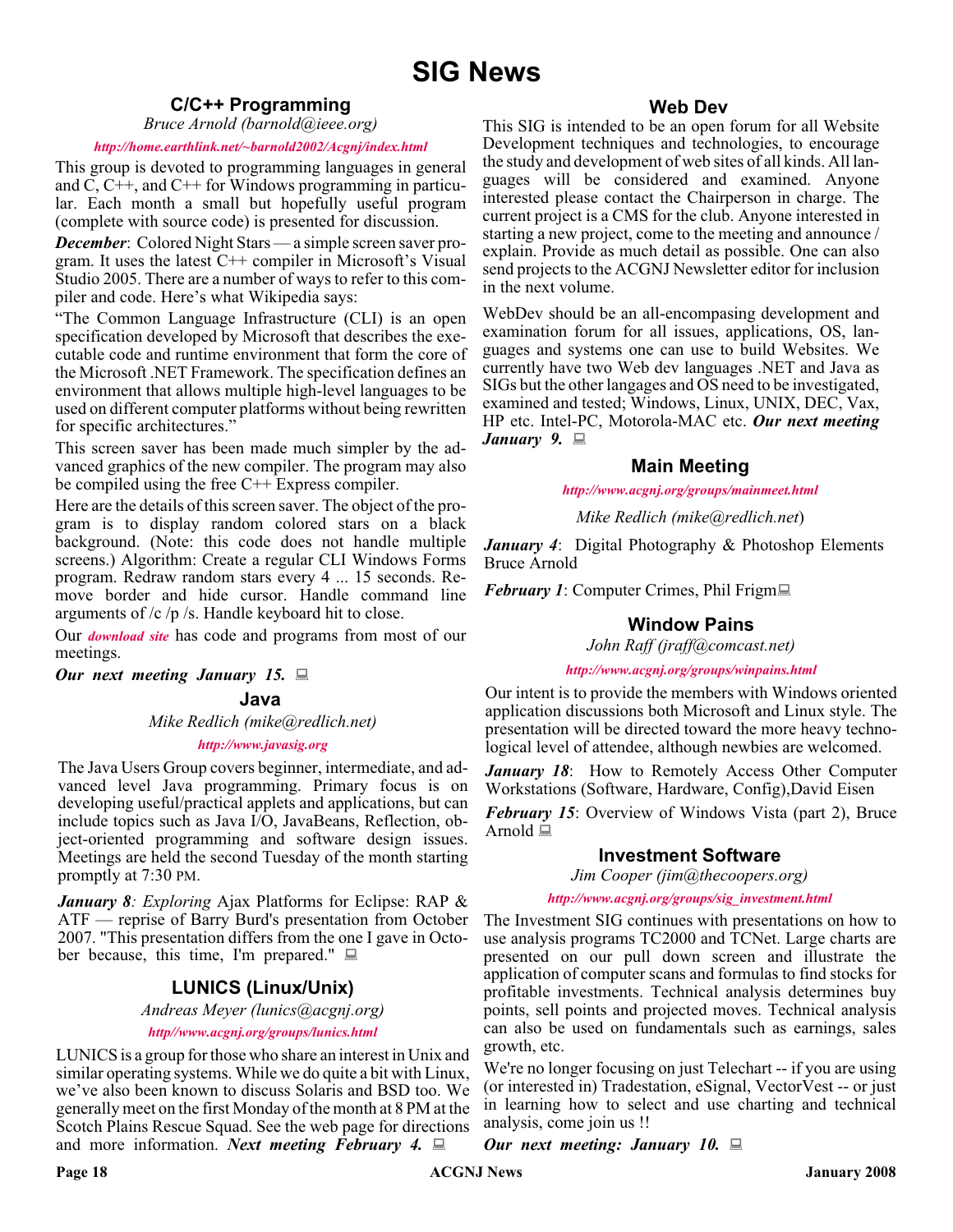### **ru XPerienced?**

*Lee Reynolds (leetutor(at)earthlink.net), Boca Raton Computer Society ([www.brcs.org](http://www.brcs.org))*

Yes, the title of the column is a play on the old song by Jimi any Security message that appears. Click the Advanced Hendrix. But in this case, what is being asked is this: do you know everything you need or want to know about Windows XP? If not, then join me in learning all about it together.

*Ownership and Restrictions:* If you have ever had a corrupted user profile and had to create a new account, when you tried to access the folders or files used by the old account in order to transfer them to the new one, you might have encountered a problem: Windows won't let you. Or, you might have had to reinstall XP over itself and establish new accounts. Even if all names, passwords, and settings are identical to the previous ones, you will not be able to access the old ones because each account is given a new SID (Security ID). Windows compares SIDs and not account names. If you take ownership of the old folders or files, as explained in the following article from Microsoft's Knowledge Base, you should be able to access them: *<http://support.microsoft.com/kb/308421>*

*To Take Ownership of a File or Folder in Windows XP:* You must be logged on as an Administrator to take ownership. If you're running Windows XP Home Edition, you must first start in Safe Mode and log in as an Administrator. Otherwise, you won't be able to access the Security tab of a file or folder's Property page. Also Simple File Sharing must be disabled.

In order to take ownership of a folder, start My Computer or Windows Explorer, right click the folder, and choose Properties from the Context Menu that scrolls out. Click the Security tab of the Property page that opens, and click OK on

button, then click the Owner tab. In the Name list, click whatever is appropriate to the case: your user name, Administrator if you are logged in as Administrator, or the Administrators group. If you want to take ownership of the folder, click to put a check mark next to Replace owner on subcontainers and objects. Click OK. A message appears: "You do not have permission to read the contents of directory <folder name>. Do you want to replace the directory permissions with permissions granting you Full Control? All permissions will be replaced if you press Yes." Click Yes.Then click OK and reapply any permissions or security settings you want for the folder and its contents.

The method for taking ownership of a file is similar to the case for a folder. You must be logged on as an Administrator. Right click the file you want to take ownership of, and click Properties from the Context Menu that scrolls out. Click the Security tab, click OK on any Security message that appears, click the Advanced button, and then click the Owner tab. In the Name list click the appropriate item (as above, for folders.) Now you can reapply any permissions and security settings to the file.

*This article has been provided to APCUG by the author solely for publication by APCUG member groups. All other uses require the permission of the author (see e-mail address*  $above. \equiv$ 

#### **SIG News**, *continued*

#### **Layman's Forum**

*Matt Skoda (som359@aol.com) <http://www.acgnj.org/groups/laymans.html>*

*We meet on the second Monday of the month* (no meetings in July and August) to discuss issues of interest to novice users or those who are planning to get started in computing. Watch our which are plaining to get started in computing. Watch our **FireFox Activity**<br>Web page for updates and announcements.  $\Box$ 

#### **New SIG -- Mobile Devices**

*David Eisen (ultradave@gmail.com*

*January 16*: RemotelyAnywhere, Logmein, GoToMyPC, RealVNC with a power point presentation.  $\Box$ 

#### **Genealogy**

*Frank Warren (kb4cyc@webwarren.com)*

*<http://www.webwarren.com/kb4cyc/gensig.shtml>*

Genealogy SIG is for genealogists interested in computers and computer users interested in genealogy, and is a forum to assist members in furtherance of both. We meet at 8 PM on the fourth Thursday each month. We do not meet in November or December. In addition to our Web page, we also have an electronic mailing list. Messages to the list should be addressed to *gensig@webwarren.com*. To subscribe, include the line "subscribe gensig" in the body of the message.

*Due to work schedule conflicts, the SIG Leader cannot make the meetings. If anyone else would like to pick up the baton, carry the banner, help the SIG along, please let us know.*

**DotNet** *Manuel J Goyenechea*

*<http://www.acgnjdotnetsig.org/about.html>*

*<http://www.acgnjdotnetsig.org/index.html>*

*Firefox@acgnj.org*

This SIG is intended to be an open forum for **all** FireFox and Mozilla techniques and technologies, to encourage the study and development of web sites of all kinds. All the browsers will be considered and examined. All are encouraged to "think out of the box" about new web site design. All members and guests are invited to check out the design concepts and voice their opinion. *Meeting third Monday of the month at 7 PM*. *Next meeting January 21.*

#### **NJ Gamers**

*Gregg McCarthy (greggmc@optonline.net)*

*<http://www.NJGamers.com>*

*[www.lanparty.com](http://www.lanparty.com)*

**The next Friday Night Frag will be January 11, 6 p.m. to Saturday 12 noon — 18 hours for 5 bucks!**

BYOC - Bring your own computer

BYOF - Bring your own food.

and if you don't like sitting on metal chairs... BYO chair!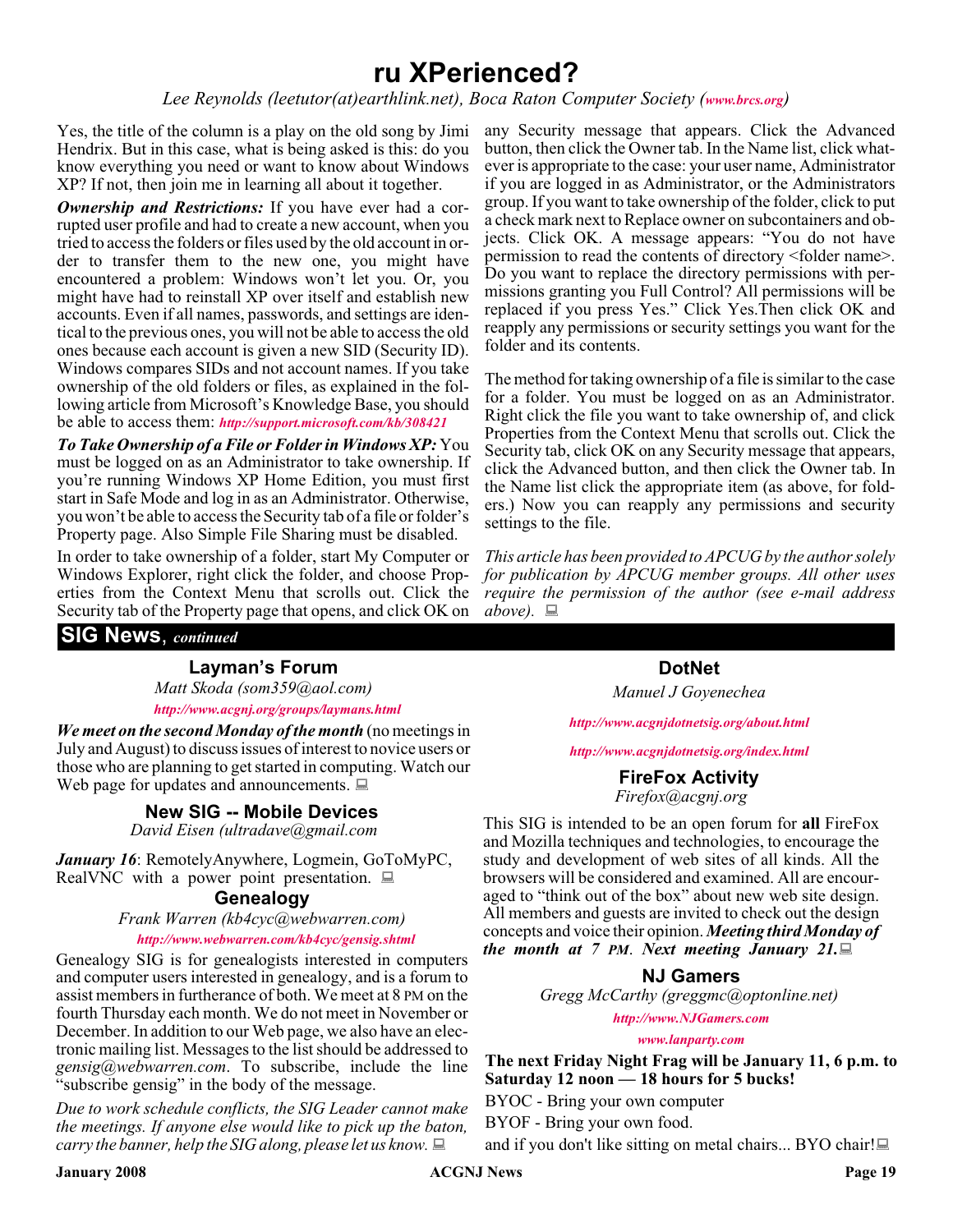### **Guru Corner**

If you need help with any of the technologies listed below, you can call on the person listed. Please be considerate and ca

#### **Discount Computer Magazine Price List**

**As described by the DealsGuy**

 $1 \text{ yr}$   $2 \text{ yr}$   $3 \text{ yr}$ 

| ll before 10 PM.             |                          |              |                                                                                                                            |         |       |       |
|------------------------------|--------------------------|--------------|----------------------------------------------------------------------------------------------------------------------------|---------|-------|-------|
|                              |                          |              | <b>Computer Games</b>                                                                                                      | \$10.95 | 20.95 | 29.95 |
|                              | <b>Software</b>          |              | <b>Computer Gaming World</b>                                                                                               | 14.95   | 28.95 | 41.95 |
| <b>HTML</b>                  | Mike Redlich             | 908-246-0410 | Computer Shopper1                                                                                                          | 16.97   | 32.95 | 47.95 |
|                              |                          |              | Dr. Dobbs Journal                                                                                                          | 15.95   | 30.95 |       |
|                              | Jo-Anne Head             | 908-769-7385 | Mac Addict                                                                                                                 | 10.97   |       |       |
| ColdFusion                   | Jo-Anne Head             | 908-769-7385 | Mac Home Journal                                                                                                           | 15.97   | 29.97 |       |
| <b>CSS</b>                   | Frank Warren             | 908-756-1681 | Mac World                                                                                                                  | 12.95   |       |       |
|                              |                          |              | Maximum PC                                                                                                                 | 9.95    | 18.95 | 27.95 |
|                              | Jo-Anne Head             | 908-769-7385 | Microsoft System Journal                                                                                                   | 21.95   | 39.95 |       |
| Java                         | Mike Redlich             | 908-246-0410 | PC Gamer                                                                                                                   | 12.95   |       |       |
| $C++$                        | <b>Bruce Arnold</b>      | 908-735-7898 | PC Magazine (22/44/66 Issues)                                                                                              | 25.97   | 48.95 | 68.95 |
|                              | Mike Redlich             | 908-246-0410 | PC World                                                                                                                   | 16.95   |       |       |
|                              |                          |              | Wired                                                                                                                      | 6.00    | 12.00 | 17.00 |
| ASP                          | Mike Redlich             | 908-246-0410 | These prices are for new subscriptions and renewals. All or-                                                               |         |       |       |
| Perl                         | John Raff                | 973-560-9070 | ders must be accompanied by a check, cash or Money Order.<br>Make payable to Herb Goodman, and mail to:                    |         |       |       |
|                              | Frank Warren             | 908-756-1681 | Herb Goodman, 8295 Sunlake Drive, Boca Raton,                                                                              |         |       |       |
| XML                          | Mike Redlich             | 908-246-0410 | FL 33496<br>Telephone: 561-488-4465, e-mail: hgoodman@prodigy.net                                                          |         |       |       |
| Genealogy                    | Frank Warren             | 908-756-1681 | Please allow 10 to 12 weeks for your magazines to start. For                                                               |         |       |       |
| Home Automation Frank Warren |                          | 908-756-1681 | renewals you must supply an address label from your pres-<br>ent subscription to insure the correct start of your renewal. |         |       |       |
|                              | <b>Operating Systems</b> |              | As an extra service I will mail a renewal notice about 4                                                                   |         |       |       |
| Windows 3.1                  | Ted Martin               | 732-636-1942 | months prior to their expiration date. I carry more than 300<br>titles at excellent prices — email for prices. $\Box$      |         |       |       |
|                              |                          |              |                                                                                                                            |         |       |       |

### **ACGNJ MEMBERSHIP APPLICATION**

Sign up online at http://www.acgnj.org/membershipApplication.html and pay dues with PayPal.

|                                                                                                                               |             | <b>FAMILY OF MEMBER</b><br>(No Newsletter) |       | <b>FOREIGN</b> | <b>STUDENT</b> | <b>SENIOR CITIZEN</b><br>(Over 65) |
|-------------------------------------------------------------------------------------------------------------------------------|-------------|--------------------------------------------|-------|----------------|----------------|------------------------------------|
| 1 Year                                                                                                                        | \$25        | \$10                                       |       | \$55           | \$20           | \$20                               |
| 2 Years                                                                                                                       | <b>\$40</b> |                                            |       |                |                |                                    |
| 3 Years                                                                                                                       | \$55        |                                            |       |                |                | \$45                               |
| Mail this application and your check to:<br>AMATEUR COMPUTER GROUP OF NEW JERSEY, INC., P.0. BOX 135, SCOTCH PLAINS, NJ 07076 |             |                                            |       |                |                |                                    |
|                                                                                                                               |             | ■ New Member Renewal ■ Address Change      |       |                |                |                                    |
| First Name                                                                                                                    |             |                                            |       | Last Name      |                | Phone                              |
| Mailing Address ___________                                                                                                   |             |                                            |       |                |                | E-Mail                             |
| City                                                                                                                          |             |                                            | State | Zip            |                | URL                                |

What topics would you like to see covered at club meetings?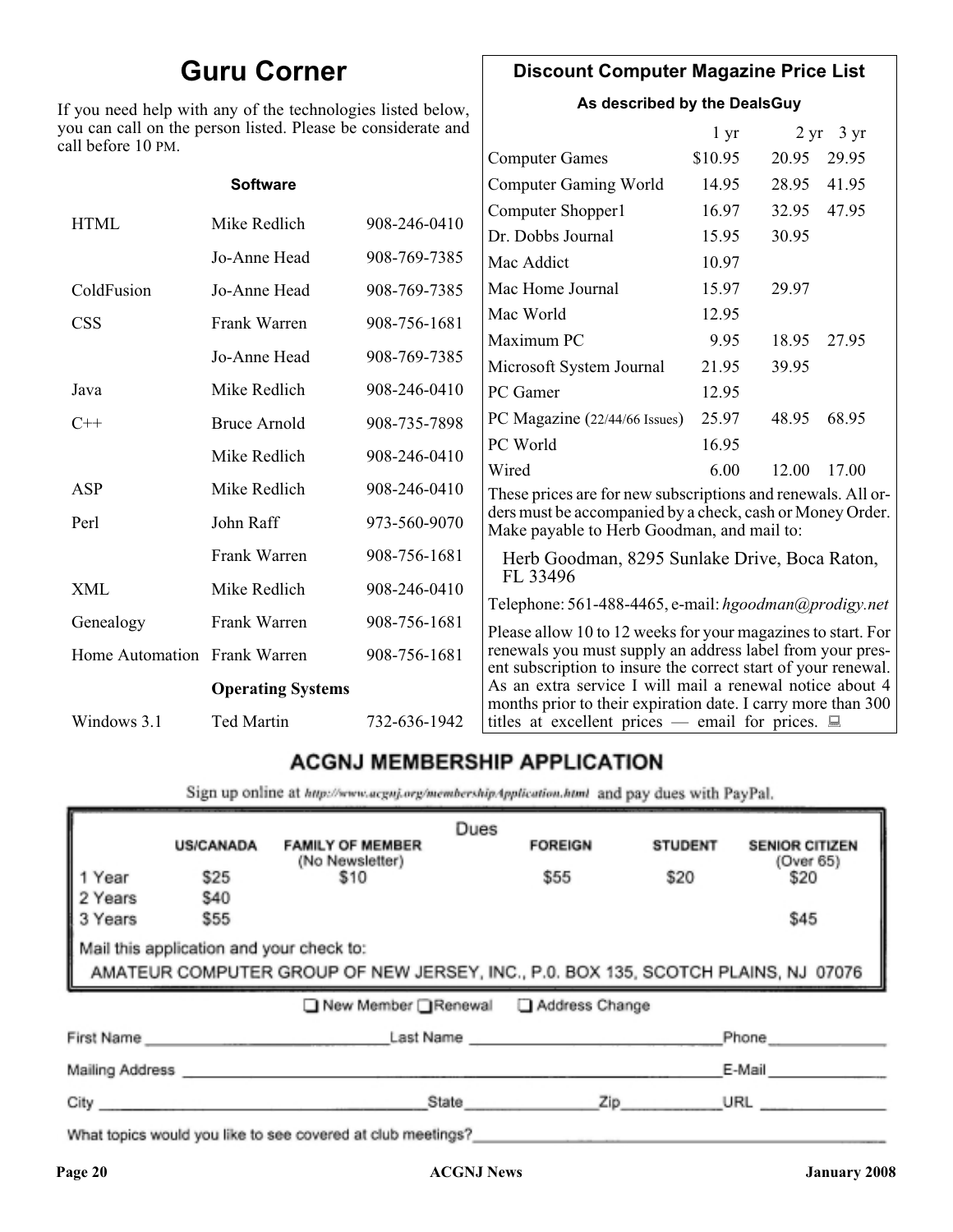| <b>Other Local Computer Groups</b>                                                                                                                         |                                                                                                                                                                                                        |                                                                                                                                                                             |  |  |  |
|------------------------------------------------------------------------------------------------------------------------------------------------------------|--------------------------------------------------------------------------------------------------------------------------------------------------------------------------------------------------------|-----------------------------------------------------------------------------------------------------------------------------------------------------------------------------|--|--|--|
| <b>Princeton Macintosh User Group:</b> 7:15 pm 2nd<br>Tuesday, Jadwin Hall, A-10, Washington Rd,<br>Princeton, $(609)$ 252-1163, www.pmug-nj.org           | Linux Users Group in Princeton: 7 pm, 2nd<br>Wednesday, Lawrence Branch Mercer Library,<br>Rt#1 & Darrah Lane, Lawrence NJ<br>http://www.lugip.org                                                     | <b>New York PC:</b> 3rd Thurs, 7 pm, PS 41, 116 W<br>11th St. For info call hotline, (212) 533-NYPC,<br>http://www.nypc.org                                                 |  |  |  |
| <b>Computer Education Society of Philadelphia:</b><br>Meetings & Workshops at Jem Electronics, 6622<br>Castor Ave, Philadelphia PA. www.cesop.org/         | <b>Brookdale Computer Users Group:</b> 7 pm, 3rd<br>Friday, Brookdale Community College, Bldg<br>MAN Rm 103, Lincroft NJ. (732)-739-9633.<br>www.bcug.com                                              | NJ Macintosh User Group: 8 pm, 3rd Tuesday,<br>Allwood Branch Library, Lyall Rd, Clifton NJ.<br>$(201)$ 893-5274 http://www.njmug.org.                                      |  |  |  |
| PC User Group of So. Jersey: 2nd Mon., 7 pm,<br>Trinity Presb. Church, 499 Rt 70 E, Cherry Hill,<br>NJ. L. Horn, (856) 983-5360<br>http://www.pcugsj.org   | Hunterdon Computer Club: 8:30 am, 3rd Sat,<br>Hunterdon Medical Center, Rt 31, Flemington NJ.<br>www.hunterdoncomputerclub.org (908)<br>995-4042.                                                      | NY Amateur Computer Group: 2nd Thurs, 7<br>pm, Rm 806 Silver Bldg, NYU, 32 Waverly Pl,<br>NYC.http://www.nyacc.org                                                          |  |  |  |
| <b>Morris Micro Computer Club:</b> 7 pm 2nd Thurs.,<br>Morris County Library, Hanover Ave, Morristown<br>NJ, (973) 267-0871.<br>http://www.morrismicro.com | Central Jersey Computer Club: 8 pm, 4th Fri-<br>day, Rm 74, Armstrong Hall, College of NJ. Rich<br>Williams, (609) 466-0909.                                                                           | NJ PC User Group: 2nd Thurs, Monroe Rm at<br>Wyckoff Public Library, 7 pm. Maureen Shannon,<br>$(201)$ 853-7432, www.njpcug.org                                             |  |  |  |
| noon Main Meeting, groups 8 am-3 pm. Upper<br>Moreland Middle School, Hatboro PA. (215)<br>764-6338. www.pacsnet.org                                       | <b>Philadelphia Area Computer Society: 3rd Sat, 12 NJ Computer Club: 6:15 pm, 2nd Wednesday ex-</b><br>cept Jul & Aug, North Branch Reformed Church,<br>203 Rt 28, Bridgewater NJ. http://www.njcc.org | <b>Princeton PC Users Group: 2nd Monday,</b><br>Lawrenceville Library, Alt Rt 1 & Darrah Lane,<br>Lawrenceville, Paul Kurivchack (908) 218-0778,<br>http://www.ppcug-nj.org |  |  |  |

## **Classified**

**FREE TO MEMBERS**. Use our classified ads to sell off your surplus computer stuff. Send copy to Classified, ACGNJ NEWS, P.O. Box 135, Scotch Plains NJ 07076 or e-mail to the editor, *bdegroot@ptd.net*. Classified ads are free to members, one per issue. Non-members pay \$10. Send check payable to ACGNJ Inc. with copy. Reasonable length, please.



Member of The Association of

*<http://www.apcug.net>*

#### **Radio and TV Programs**

**Computer Radio Show**, WBAI 99.5 FM, NY, Wed. 8-9 p.m.

**Software Review,** The Learning Channel, Saturday 10-10:30 p.m.

**On Computers**, WCTC 1450 AM, New Brunswick, Sunday 1-4 p.m. To ask questions call (800) 677-0874.

**PC Talk**, Sunday from 8 p.m. to 10 p.m., 1210 AM Philadelphia. 1800-876-WPEN, Webcast at *<http://www.pctalkweb.net>*.

#### **MarketPro Shows**

#### *<http://www.marketpro.com/>*

**November 10 & 11**: NJ Convention Center (Raritan Center), Edison

**December 15 & 16**: Meadow-<br>lands Expo Center, Secaucus



 $178$ 

#### **Directions to Meetings at Scotch Plains Rescue Squad, 1916 Bartle Ave., Scotch Plains NJ**

#### **From New York City or Northern New Jersey**

Take Route 1&9 or the Garden State Parkway to US 22 Westbound.

#### **From Southern New Jersey**

Take Parkway north to Exit 135 (Clark). Stay on left of ramp, follow circle under Parkway. Bear right to Central Avenue; follow to Westfield and under RR overpass. Left at light to North Avenue; follow to light in Fanwood. Right on Martine (which becomes Park Ave). Right on Bartle Ave in middle of shopping district.Scotch Plains Rescue Squad (2-story brick) is located on the right. Do not ing. park in the row next to the building — you'll be towed.

#### **From I-78 (either direction)**

Take exit 41 (Scotch Plains); follow signs to US 22. Turn right at mile past Terrill Road and immediately past the overpass. Exit onto light at bottom of hill and use overpass to cross Rt. 22. Follow US 22 Park Avenue South and follow the directions above to the Rescue Westbound directions.

#### **From US 22 Westbound**

Exit at Park Avenue, Scotch Plains after McDonalds on the right, diagonally opposite Scotchwood Diner on the left, immediately before the overpass. After exiting, turn left at the light and use overpass to cross US 22. Bear right at bottom of ramp to continue south on Park Avenue. Turn left at the second light (a staggered intersection). Scotch Plains Rescue Squad (2-story brick) is on the right. Do not park in the row next to the building — you'll be towed. We meet on the second floor, entering by the door at the right front of the build-

 $\blacksquare$ Amold **Auditorium** 

 $\sqrt{1.5 \cdot 22}$ 

Fcho

Queen Diner

#### **From Western New Jersey**

Take US 22 Eastbound to the Park Avenue exit. The exit is about a Squad building.  $\Box$